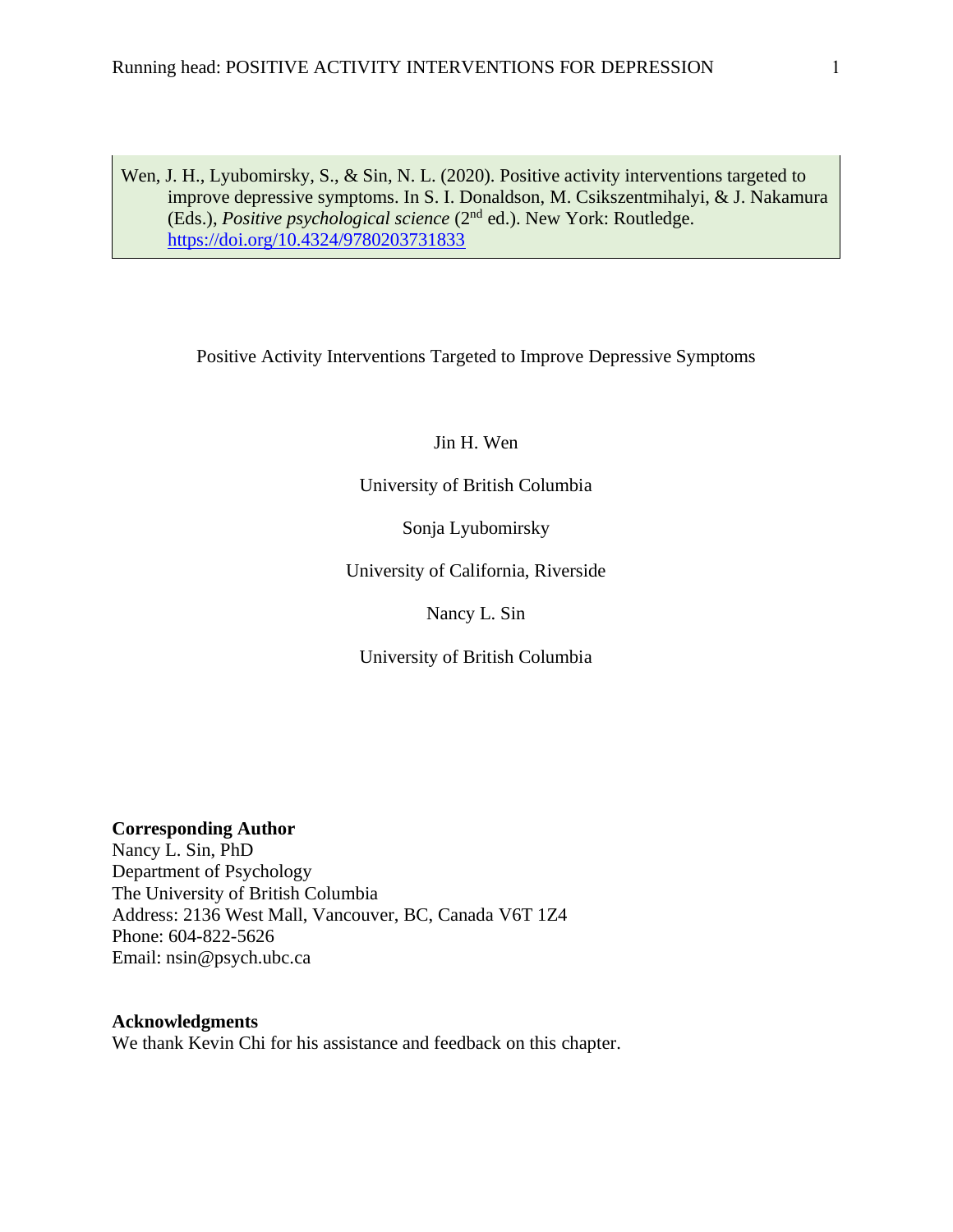Major depressive disorder (MDD) is characterized by depressed mood and/or loss of interest or pleasure in daily activities, as well as the presence of several additional symptoms nearly every day for at least 2 weeks (e.g., feelings of worthlessness, fatigue, difficulty concentrating, psychomotor agitation or retardation, sleep disturbances, changes in appetite or weight, suicidal ideation; American Psychiatric Association, 2013). These changes in mood, thoughts, and behaviors can impair an individual's ability to function at work or school, in their social relationships, and in other important life domains. In fact, MDD is among the leading causes of disability worldwide (Global Burden of Disease Study, 2016). The World Mental Health Surveys, conducted by the World Health Organization in 24 countries, found that 4.7% of respondents had MDD in the past 12 months and 11.2% had MDD at some point in their lives (Kessler et al., 2015). In 2017, 7.1% of adults in the United States aged 18 and older (17.3 million adults) had at least one major depressive episode in the previous year (Substance Abuse and Mental Health Services Administration, 2018). Moreover, an estimated 20% of U.S. adults reported at least mild depressive symptoms (Shim, Baltrus, Ye, & Rust, 2011). The high prevalence of clinical depression, in addition to subclinical levels of depressive symptoms, underscores the need for innovative, accessible, and effective strategies for treating depression.

Traditionally, psychologists have equated mental health with the absence of mental illness. A shift in mental health practice and research began to unfold in the final years of the  $20<sup>th</sup>$ century, when the field of positive psychology emerged to unite disparate theory and knowledge on positive functioning for the advancement of *positive* mental health (Seligman, Steen, Park, & Peterson, 2005). Increasingly, psychological well-being is now understood as both the absence of mental illness and the presence of positive psychological resources, such as positive affect and satisfaction with one's life (Diener, 1984); autonomy, competence, relatedness (Ryan & Deci,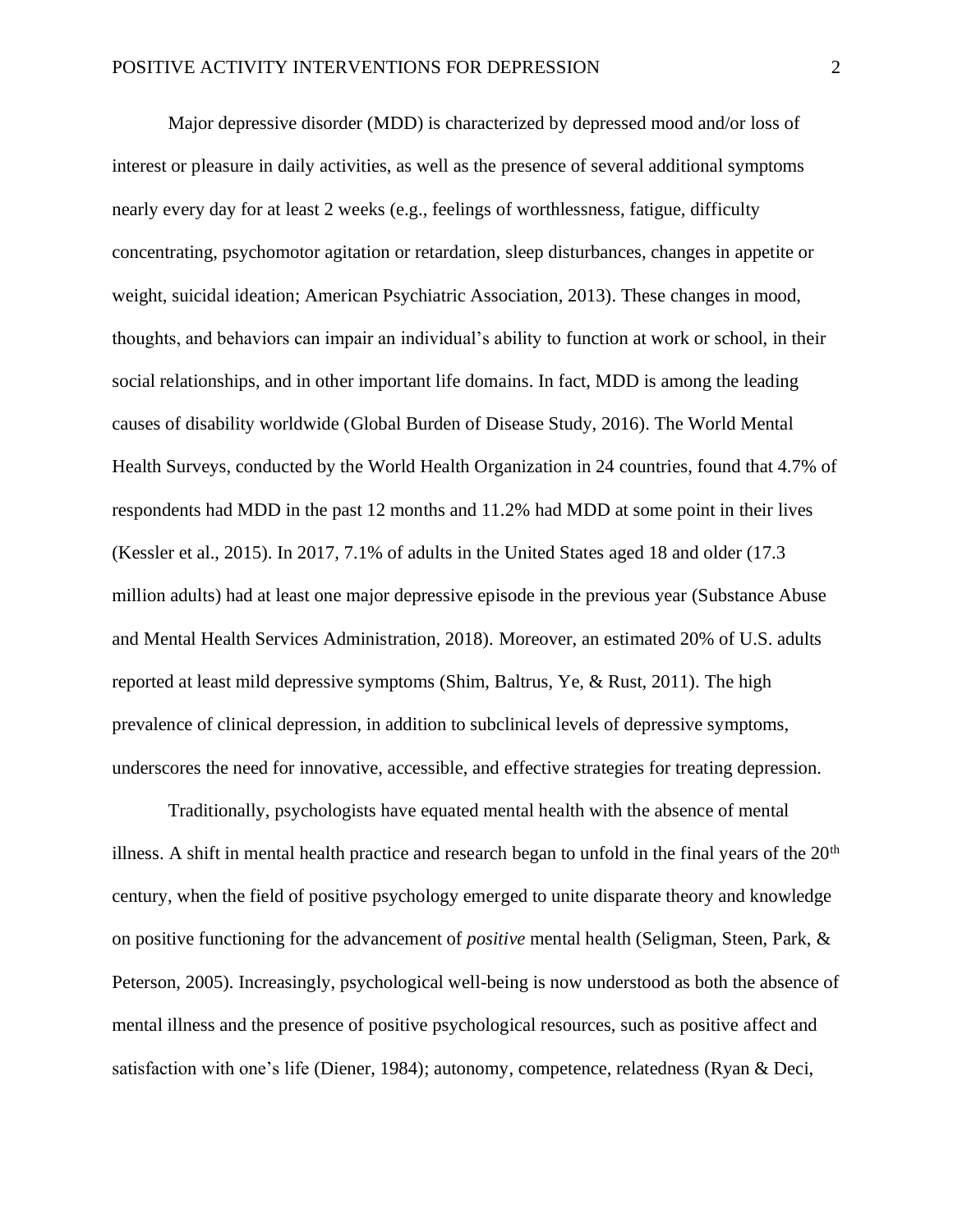2001); and self-acceptance, purpose, and personal growth (Ryff, 1989). Over the past two decades, the scientific study of well-being has expanded beyond the field of psychology to incorporate perspectives from a variety of disciplines, including education, business, computer science, neuroscience, and behavioral medicine.

In this chapter, we will describe the theoretical rationale and empirical evidence for *positive activity interventions* (PAIs) that are targeted to alleviate symptoms of depression. PAIs are simple behavioral and cognitive activities—such as expressing gratitude, performing acts of kindness, and practicing optimism—that have been found to increase well-being (e.g., happiness, life satisfaction) and decrease depressive symptoms by promoting positive thoughts, feelings, and behaviors (Lyubomirsky & Layous, 2013; Sin & Lyubomirsky, 2009). Due to their relative simplicity, efficacy, cost-effectiveness, and flexible modes of delivery (e.g., self-administered or delivery in group-based or individual therapy), PAIs could complement traditional pharmacological and psychotherapy treatments for depression.

#### **A Need for Novel Treatments for Depression**

Depression is profoundly debilitating for individuals, families, and society, costing the U.S. hundreds of billions of dollars each year in workplace costs, medical services, and added economic burden from physical and psychiatric comorbidities (e.g., Greenberg, Fournier, Sisitsky, Pike, & Kessler, 2015). However, current psychotherapy and pharmacological treatments are not always effective for alleviating depressive symptoms. Among people in treatment for MDD, 21% to 35% of individuals experience a recurrent depressive episode; similarly, an estimated 12% to 20% of individuals who undergo MDD treatment are considered treatment-resistant (Hardeveld, Spijker, De Graaf, Nolen, & Beekman, 2010; Mrazek, Hornberger, Altar, & Degtiar, 2014). Despite a variety of empirically-supported treatments for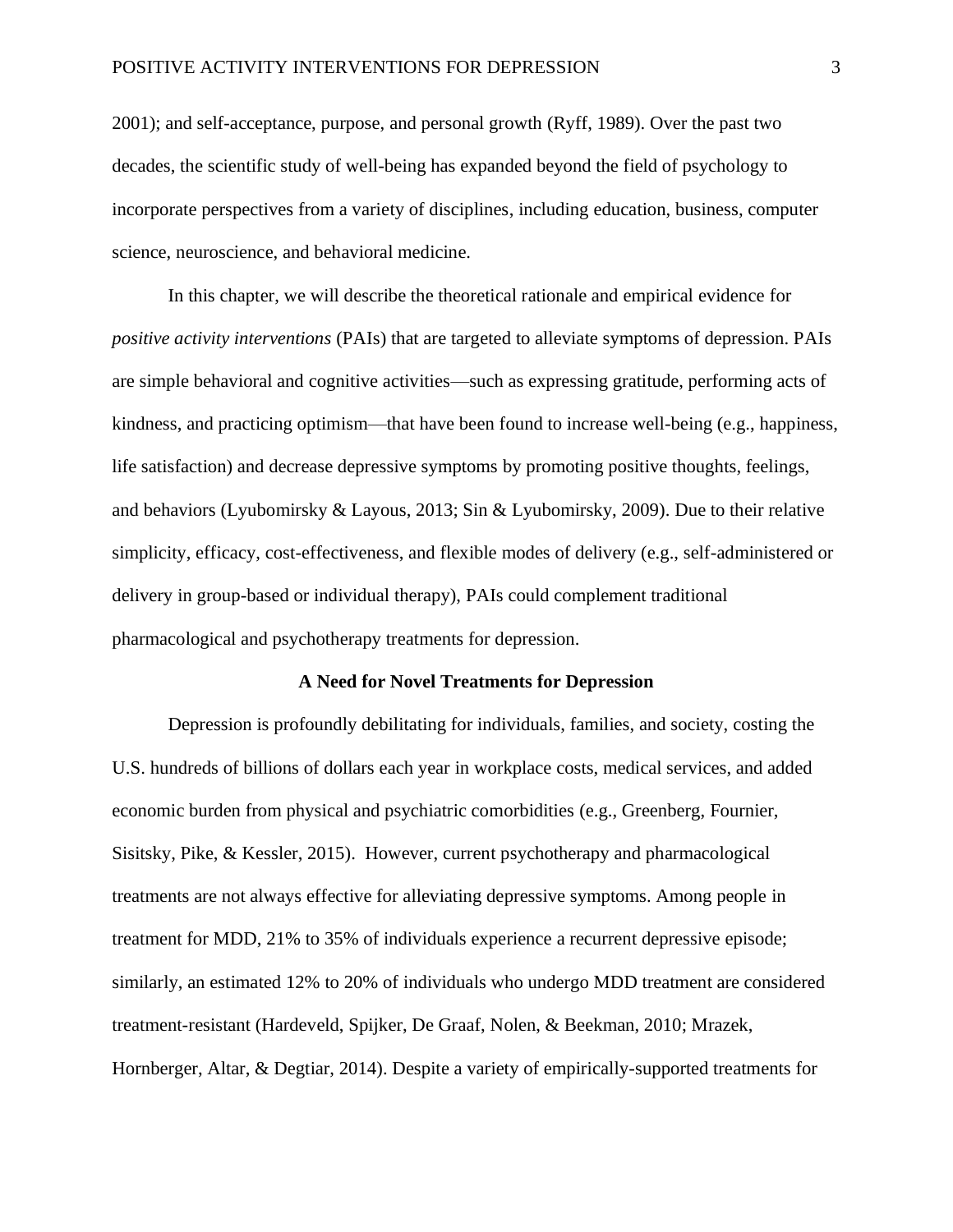depression, why do a startling number of people continue to suffer from this incapacitating condition?

We suggest two possible explanations. First, over two-thirds of U.S. adults who screen positive for depression do not receive treatment (Olfson, Blanco, & Marcus, 2016). Barriers to depression care include lack of trained providers and integrated mental health services, lack of financial and related resources (e.g., transportation), low motivation, and stigma (Marcus, Yasamy, van Ommeren, Chisholm, & Saxena, 2012; Mohr et al., 2010). One promising approach is to offer Web- and mobile-based programs such as computerized cognitive-behavioral therapy (CBT), either with or without the guidance of a clinician (Schueller, Muñoz, & Mohr, 2013). Computer-based treatments for depression—such as an 11-week therapist-guided web-based CBT for mild-to-moderate depression (Ruwaard et al., 2009)—are effective for alleviating depressive symptoms (Andersson & Cuijpers, 2009; Richards & Richardson, 2012). Adherence to therapist-guided Web-based depression treatments may be comparable to that of face-to-face CBT (Van Ballegooijen et al., 2014). Although self-help programs and alternative options should not take the place of professional, individualized treatment, especially in cases of moderate or severe depression, they may nevertheless be better than no treatment at all.

A second possible reason why many people continue to suffer from depression is that established treatments are not effective for everyone. In fact, fewer than half of patients who receive CBT—arguably one of the most effective and widely researched depression treatments will completely recover from depression (e.g. Elkin et al., 1989). Perhaps the therapeutic techniques used to treat the acute phase of depression are not as helpful for preventing relapses or for eliminating residual symptoms (Fava, Rafanelli, Cazzaro, Conti, & Grandi, 1998), or CBT may fail to provide a good "fit" with some clients' needs, preferences, or resources. Furthermore,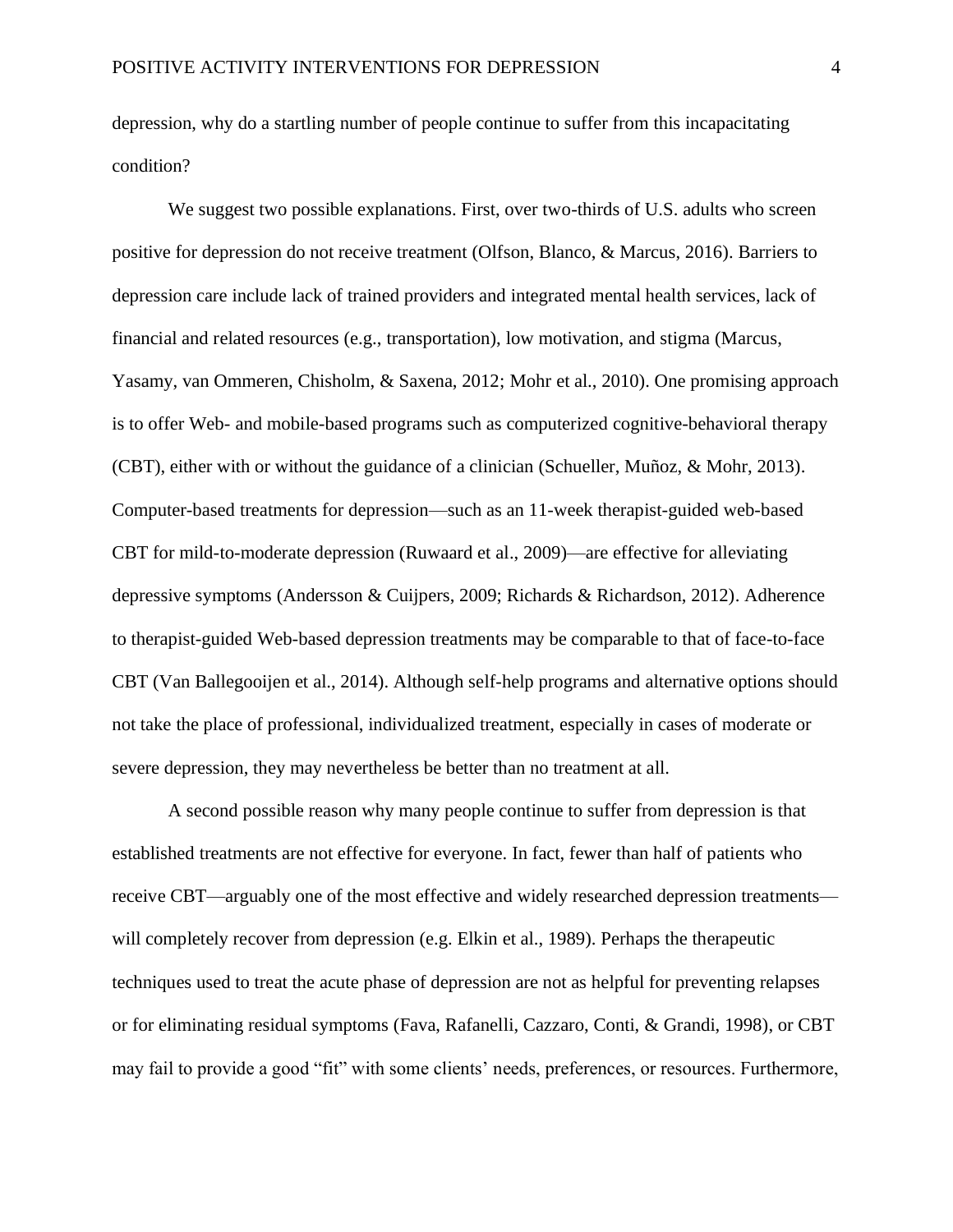meta-analyses of antidepressant medications have reported only modest benefits of antidepressants over placebo, with efficacy reaching clinical significance only for patients in the upper end of the very severely depressed category (Kirsch et al., 2008). In sum, novel treatment approaches for depression should be accessible, efficacious, well-tolerated, and customizable to the individual's needs, and should promote the development of psychosocial resources to protect against relapse.

# **Why Use Positive Psychology to Treat Depression?**

Beyond simply feeling good, positive emotions can foster successful outcomes in a variety of life domains, including relatively better job performance, more creativity, greater marital satisfaction, and enhanced social relationships (Lyubomirsky, King, & Diener, 2005). Positive emotions also play important roles in coping with significant and enduring stress. Folkman (1997) observed that positive emotions co-occur with negative psychological states in the context of severe stress (e.g., among partners of men with HIV throughout caregiving and bereavement). According to Folkman's Revised Stress and Coping Theory, individuals engage in meaning-based processes to cope with stress—including using positive reappraisal, applying problem-focused coping, and infusing ordinary events with positive meaning—that generate positive emotions, which in turn, sustain renewed problem- and emotion-focused coping efforts when managing chronic stressors (Folkman, 2008; Folkman & Moskowitz, 2000). These benefits of positive emotions may be especially relevant to those suffering from depression, as positive emotions have been shown to speed recovery from the cardiovascular effects of negative emotions (Fredrickson & Levenson, 1998; Tugade, 2004), predict lower levels of inflammation (Sin, Graham-Engeland, Ong, & Almeida, 2015), improve adaptive coping skills (Burns et al.,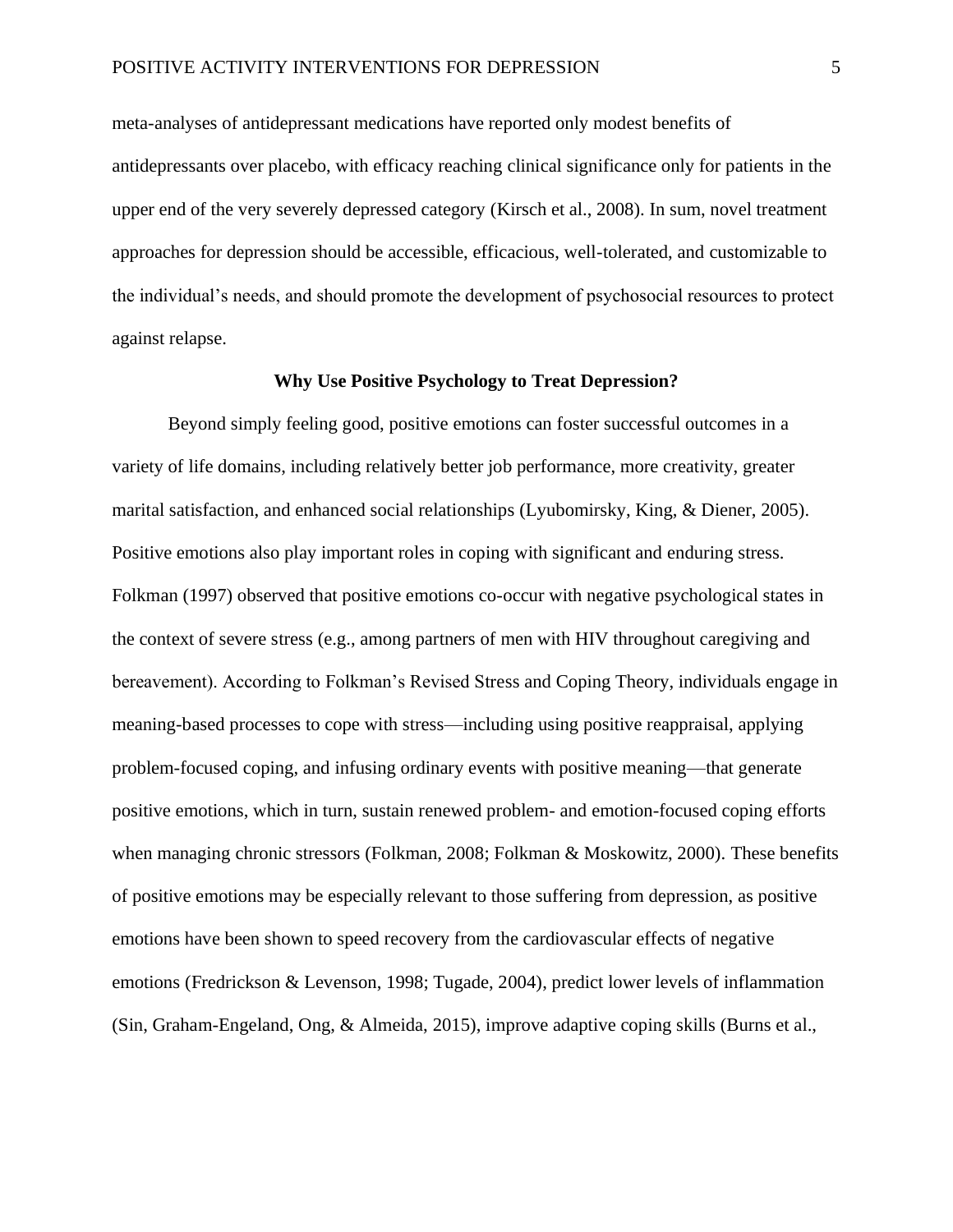2008; Fredrickson & Joiner, 2002; Gloria & Steinhardt, 2016), and buffer against relapses (Fava & Ruini, 2003).

Even momentary positive feelings can, over time, accumulate to produce lasting resources. According to Fredrickson's (2001, 2013) broaden-and-build theory, positive emotions broaden thinking and attention, which can spur novel ideas and actions (e.g., the urge to play and explore). Broadened mindsets, in turn, can lead to the building of long-term personal resources, including social, psychological, intellectual, and physical skills and reserves. Indeed, among individuals with depression, relatively higher levels of positive affect are associated with less severe depression and a greater likelihood of recovery (Kasch, Rottenberg, Arnow, & Gotlib, 2002). In contrast to the narrowing of attention and behavioral inhibition characteristic of negative emotional states, positive emotions are thought to trigger upward spirals toward greater psychological well-being (Fredrickson, 2013; Fredrickson, Cohn, Coffey, Pek, & Finkel, 2008).

#### **Enhancing Well-Being with Positive Activity Interventions**

Despite historical skepticism regarding the potential for durable well-being shifts (Lyubomirsky, Sheldon, Schkade, 2005), a growing number of studies have shown that wellbeing can be boosted by engaging in deliberate, effortful activities and exercises. These activities include (but are not limited to) writing letters of gratitude (Boehm, Lyubomirsky, & Sheldon, 2011; Lyubomirsky, Dickerhoof, Boehm, & Sheldon, 2011), counting one's blessings (Chancellor, Margolis, Jacobs Bao, & Lyubomirsky, 2018; Dunn, Aknin, & Norton, 2008; Emmons & McCullough, 2003; Froh, Sefick, & Emmons, 2008; Nelson, Layous, Cole, & Lyubomirsky, 2016; Peters, Flink, Boersma, & Linton, 2010), practicing optimism (Sheldon & Lyubomirsky, 2006), performing acts of kindness (Otake, Shimai, Tanaka-Matsumi, Otsui, & Fredrickson, 2006), using one's signature strengths (Seligman et al., 2005), affirming one's most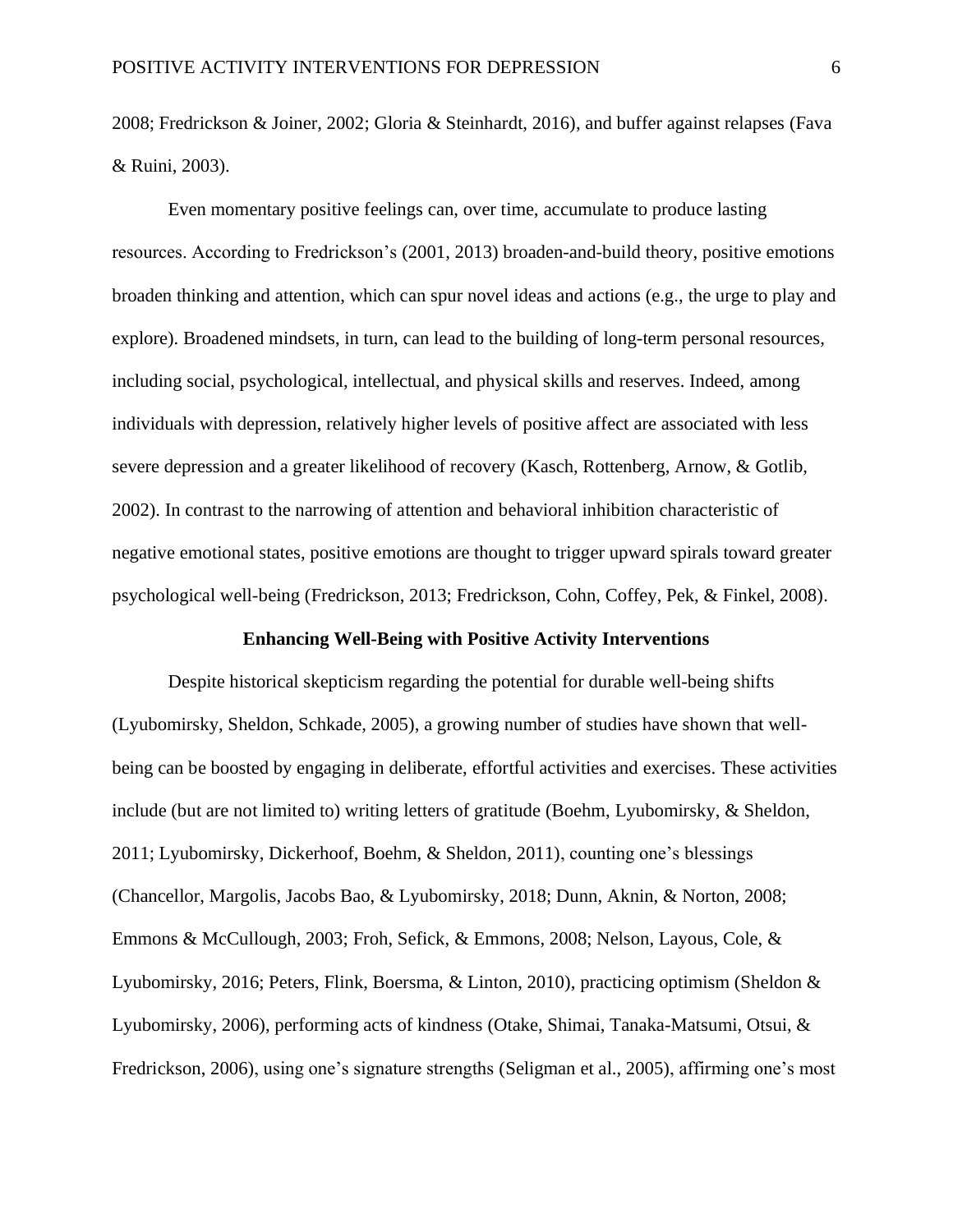important values (Nelson, Fuller, Choi, & Lyubomirsky, 2014) and meditating on positive feelings toward oneself and others (Fredrickson et al., 2008; Neff, 2013). These PAI exercises have been found to promote positive feelings, positive thoughts, and/or positive behaviors, rather than directly aiming to fix any negatives.

A decade ago, we published a meta-analysis of 51 studies that had been conducted to date on PAIs, including gratitude, kindness, and mindfulness interventions. The meta-analysis revealed that PAIs were effective for enhancing well-being and ameliorating depressive symptoms compared to the control groups (Sin & Lyubomirsky, 2009). These effects were medium-sized in magnitude (mean *r* effect size = .29 for well-being, mean *r* = .31 for depression), which was impressive given that many of these interventions were self-administered positive activities rather than psychotherapy. Bolier and colleagues (2013) conducted an updated meta-analysis of 39 randomized controlled studies of PAIs and found a similar pattern of results, albeit with smaller aggregated effect sizes of Cohen's  $d = 0.34$  for subjective well-being,  $d =$ 0.20 for psychological well-being, and  $d = 0.23$  for depression. These effects are comparable to the effect size of  $d = 0.25$  for Internet-based and other computerized treatments for depression without therapist support (Andersson & Cuijpers, 2009). In addition to their accessibility and efficacy for ameliorating depressive symptoms, PAIs have the added benefit of fostering aspects of positive well-being that are generally not targeted in standard psychological treatments for depression.

#### **Positive Activity Interventions for Nondepressed Individuals**

Most of the research on PAIs has been conducted in nondepressed, nonclinical samples. One of the first research investigations to test the possibility of boosting happiness via intentional positive activities was conducted by Fordyce (1977, 1983). In a series of classroom-based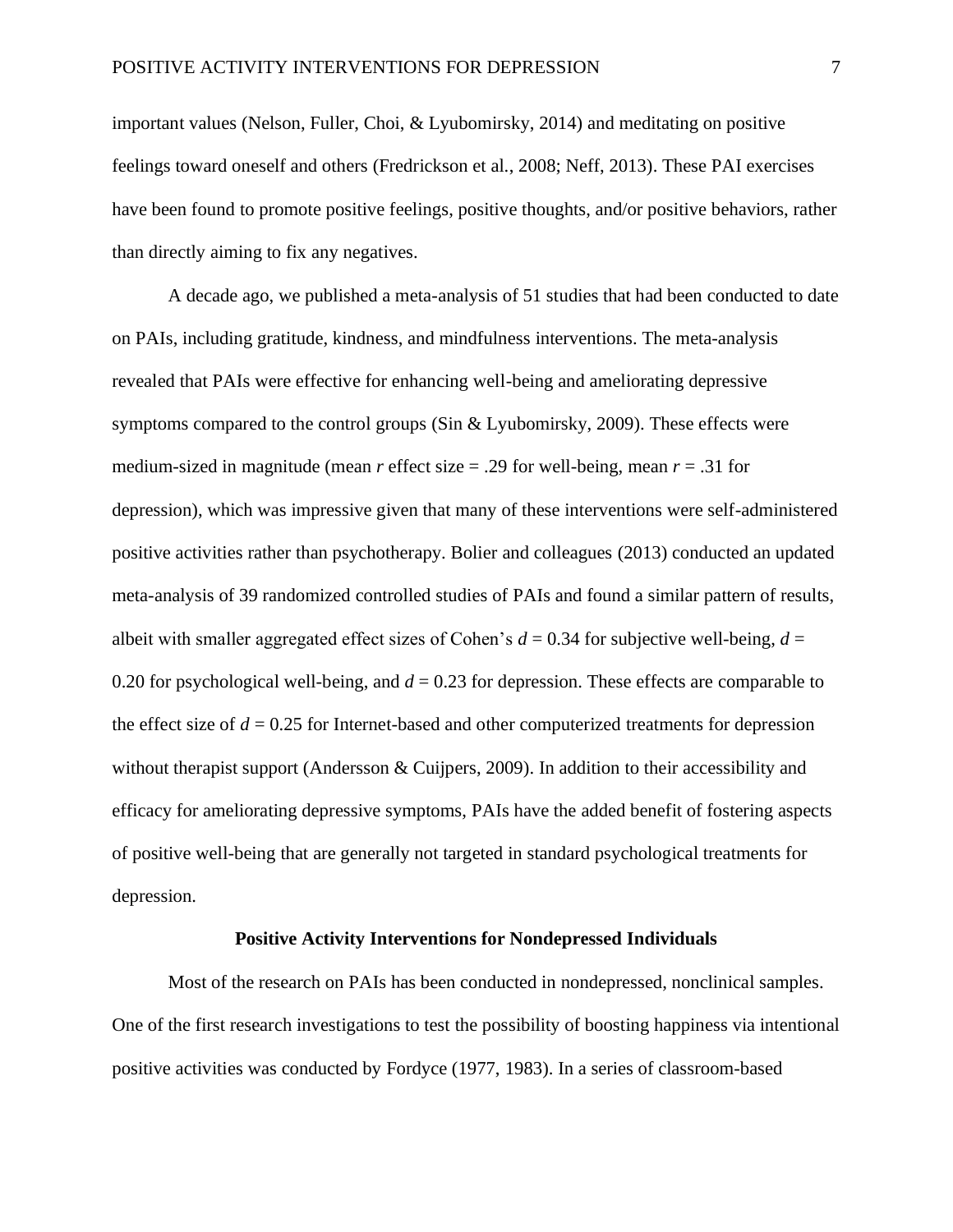studies, Fordyce taught his students to modify their behaviors and attitudes to mimic those of very happy people. Students assigned to practice these techniques (e.g., strengthen close relationships, develop optimistic thinking, and become involved in meaningful work) every day for several weeks experienced greater boosts in well-being and larger declines in depressive symptoms than did students in the comparison group.

More recently, researchers have focused on testing the impact of specific positive activities, including performing kind acts, cultivating gratitude, building optimism, practicing meditation, and promoting forgiveness and hope. Furthermore, multi-component interventions have been developed that combine empirically-supported PAI activities.

# **Kindness**

An association exists between kindness and happiness, such that happy people tend to engage in more prosocial behaviors (Lyubomirsky, King, & Diener, 2005). Otake (2006) found that people who subjectively rated themselves higher on happiness tended to be more attuned to kindness, more likely to behave in kind ways, and reported a stronger desire to be kind. Moreover, these researchers found that people could increase their happiness by simply "counting kindness" over the course of a week—that is, keeping track of their own kind behavior towards other people. Those who reported a greater number of kind behaviors experienced the largest increases in happiness.

To experimentally test whether performing a kind act would lead to an increase in happiness, Dunn, Aknin, and Norton (2008) gave participants either \$5 or \$20 and instructed them to spend the money on themselves or on others by the end of the day. Participants who spent the money on others—typical purchases included donations to the homeless, toys for siblings, and meals for friends—reported feeling greater happiness than those who spent the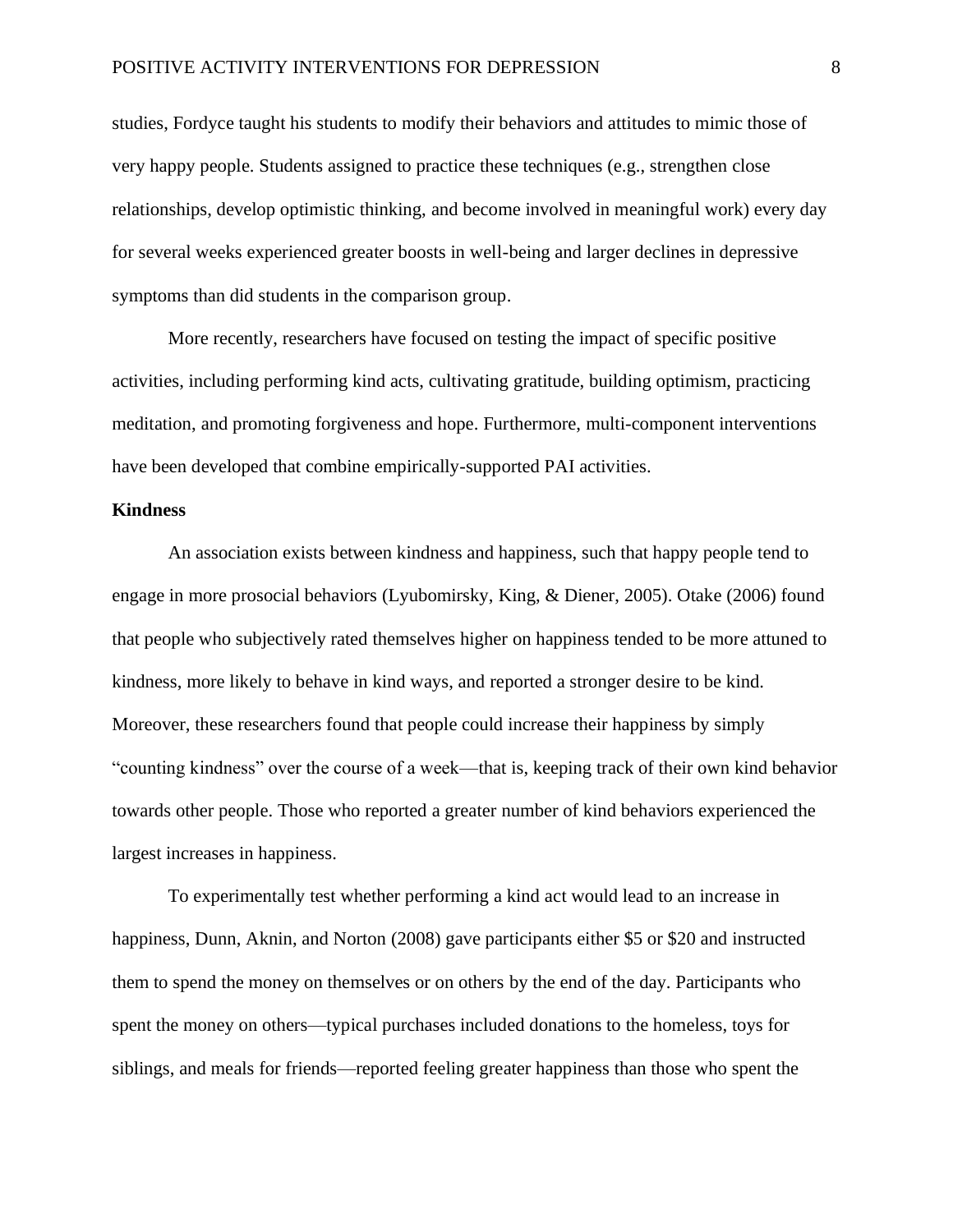money on themselves. Interestingly, the amount of money spent did not matter—participants who spent \$5 on others felt just as good as those who spent \$20.

Extending these findings, in a recent study, employees at a large beverage company were assigned to perform acts of kindness for coworkers, like buying a coffee or offering positive feedback (Chancellor et al., 2018). Participants experienced increases in well-being, as well as boosts in satisfaction with life and work, relative to controls. Notably, this intervention led the *recipients* of the kindness to subsequently report paying the kindness back and paying it forward, suggesting that a kindness intervention could strengthen relationships and general sense of connection in the workplace and beyond.

However, when assessing the well-being benefits of kind acts, it is important to consider when and how they are performed. Lyubomirsky and colleagues (2005) demonstrated that the timing of kind acts matters—particularly if the acts are small. In their 6-week study, individuals who performed five kind acts (e.g., cooking dinner for others, babysitting a sibling) all in a single day showed an increase in well-being, whereas individuals whose five kind acts were spread over a week were no happier than the control group. Because many of these kind acts were small, spreading them throughout the week may have diminished their salience.

These findings suggest that the pursuit of happiness need not be a self-focused or selfabsorbed endeavor. Indeed, doing kind acts for others has been shown to improve flourishing more so than doing kind acts for oneself (Nelson et al., 2016). Furthermore, the benefits of practicing kindness appear to extend beyond well-being to boost peer-acceptance (Layous, Nelson, Oberle, Schonert-Reichl, & Lyubomirsky, 2012) and even immune profiles (Nelson-Coffey, Fritz, Lyubomirsky, & Cole, 2017). By helping others, people are likely to feel more confident in their abilities to enact change, build stronger relationships, and trigger an upward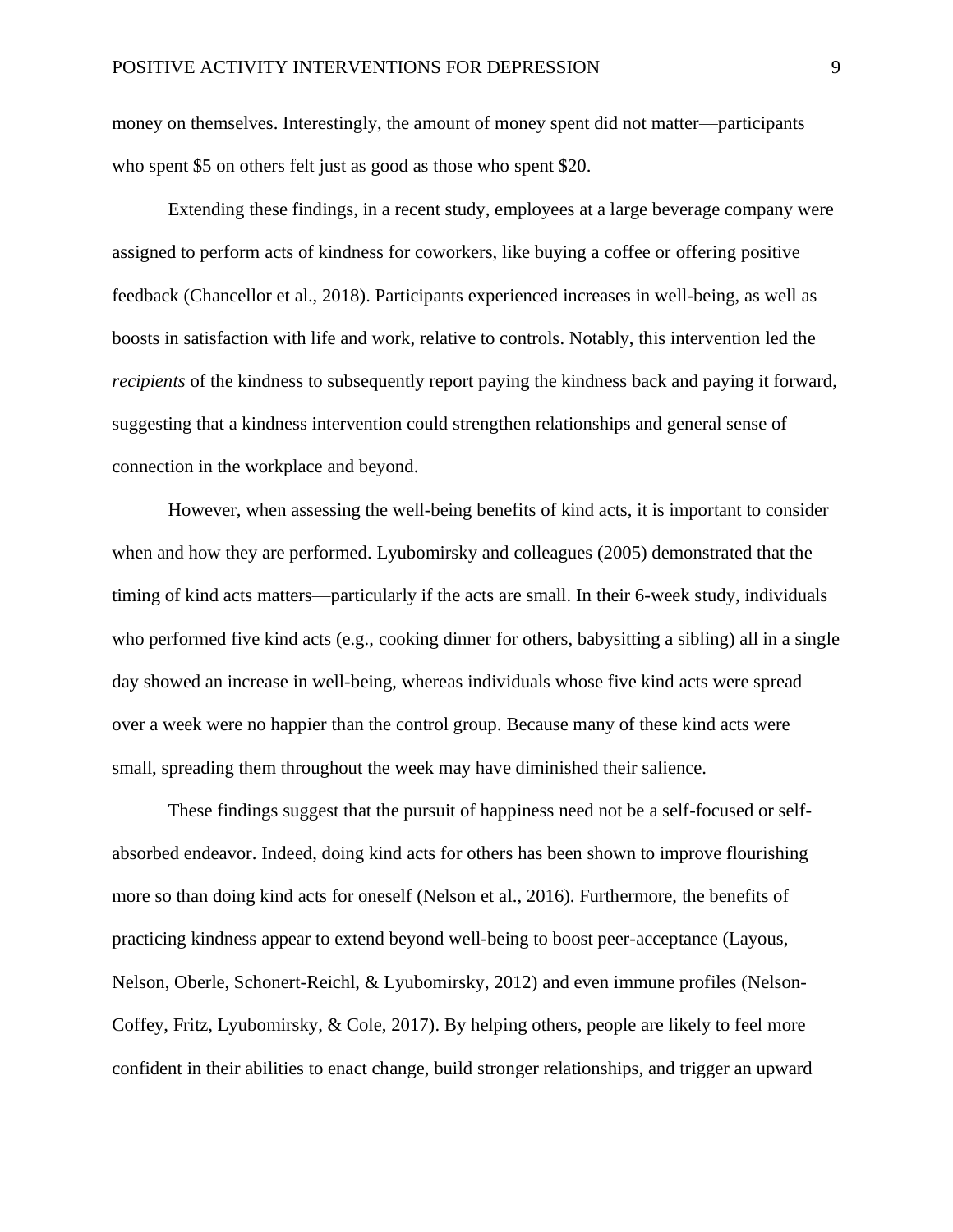spiral of positive emotions and positive interpersonal exchanges (Lyubomirsky et al., 2005; Otake et al., 2006).

## **Gratitude**

Not surprisingly, the cultivation of gratitude—a cognitive construct closely related to kindness—has also been found to promote well-being. The intentional practice of attending to, savoring, and being thankful for one's fortunate circumstances can counteract the effects of hedonic adaptation, by which an individual gradually "takes something for granted." Grateful thinking also can be an effective coping strategy during difficult times, when the ability to derive positive meaning from negative events gains special significance.

In a series of pioneering studies, Emmons and McCullough (2003) directed participants to "count their blessings" by listing five things for which they were grateful. (Examples included "the generosity of friends," "to God for giving me determination," and "for wonderful parents.") Participants were assigned to engage in this self-guided activity weekly for 10 weeks or daily for 2 to 3 weeks. Relative to those in the comparison groups, individuals in the gratitude condition reported greater psychological well-being, fewer physical symptoms, and improvements in health behaviors. Similarly, Lyubomirsky and her colleagues (2005) showed that the cultivation of grateful thinking in undergraduates across a 6-week period can increase well-being. However, the frequency of the activity was found to be a moderating variable, such that individuals who counted blessings once per week became happier, but not those who counted blessings three times per week. It is likely that over-practicing any one positive activity may weaken its freshness and meaning.

Gratitude interventions have been shown to be effective across a variety of settings and age groups. For example, middle school students (average 12 years old) who listed their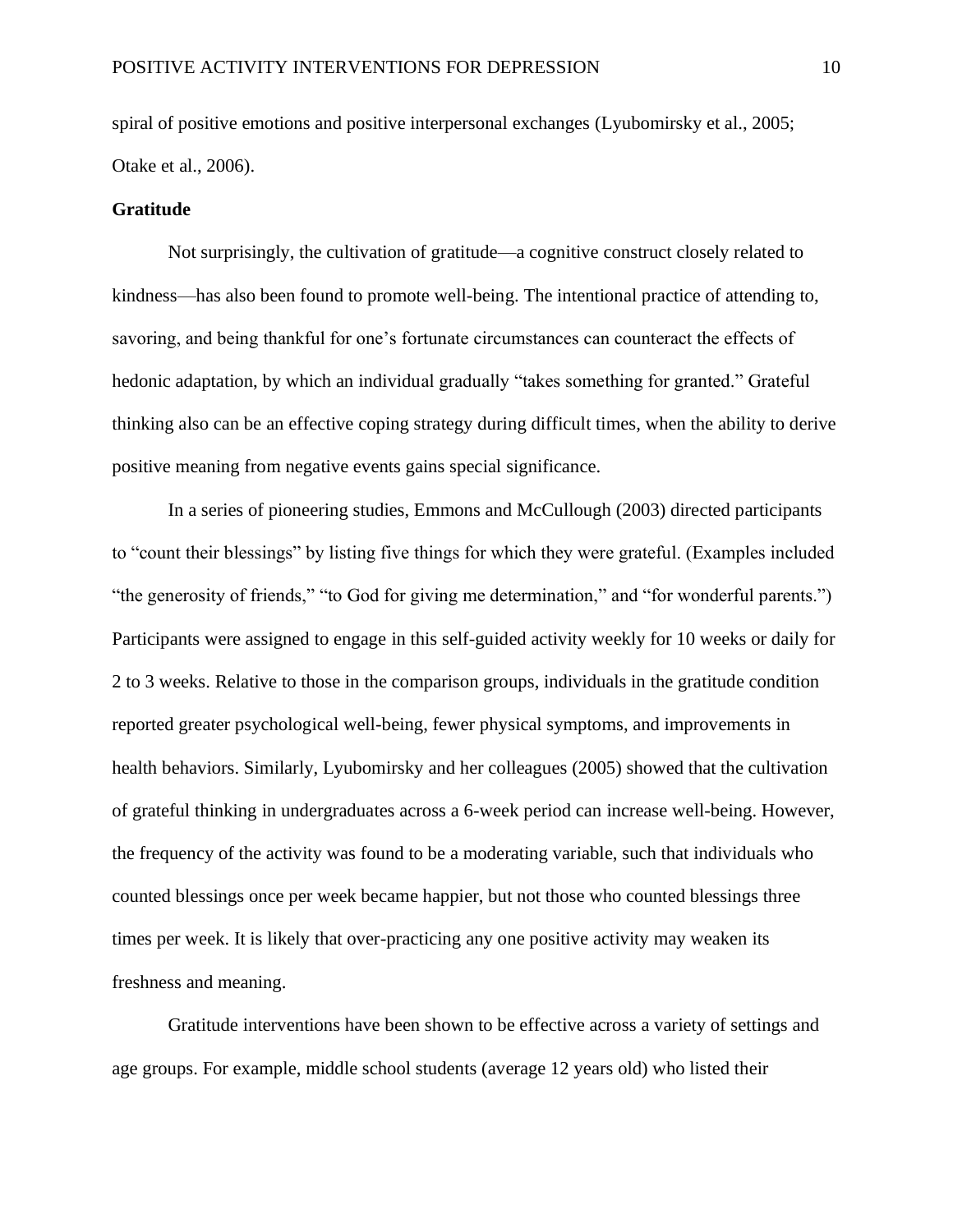blessings over the course of 10 days showed increases in well-being both immediately after and 3 weeks after the intervention (Froh et al., 2008). Relative to controls, high school students who wrote gratitude letters over the course of 4 weeks were buffered from the usual declines in life satisfaction over the semester, showed higher motivation to improve (Armenta, Fritz, Walsh, & Lyubomirsky, 2019), and engaged in healthier eating (Fritz, Armenta, Walsh, & Lyubomirsky, 2019). Finally, employees of a Japanese engineering company who wrote about three "good things" each week at work became happier and more physically active than those who wrote about three tasks that they accomplished (Chancellor, Layous, & Lyubomirsky, 2015).

# **Optimism**

A simple yet powerful way to enhance positive mood is by visualizing one's "best possible selves" in the future. In a pioneering study, participants were instructed to "imagine that everything has gone as well as it possibly could" and to write about it for 20 minutes per day for four consecutive days (King, 2001). These individuals experienced a greater boost in positive mood than those who engaged in a neutral activity. Furthermore, this optimism exercise had remarkable health benefits—individuals who wrote about their best possible selves had relatively less illness 5 months later. Even more impressive are findings from a follow-up study, which found similar benefits for an analogous intervention that involved only 2 minutes of writing on two consecutive days (Burton & King, 2008).

In a 4-week study, participants who imagined and wrote about their best possible selves witnessed an immediate boost in positive affect compared to those in the control group (Sheldon & Lyubomirsky, 2006). This boost was sustained over the 4-week period, perhaps because participants felt relatively more self-concordant motivation (or intrinsic interest) for this activity and, in turn, practiced it more frequently. Similar results were found by Boehm and colleagues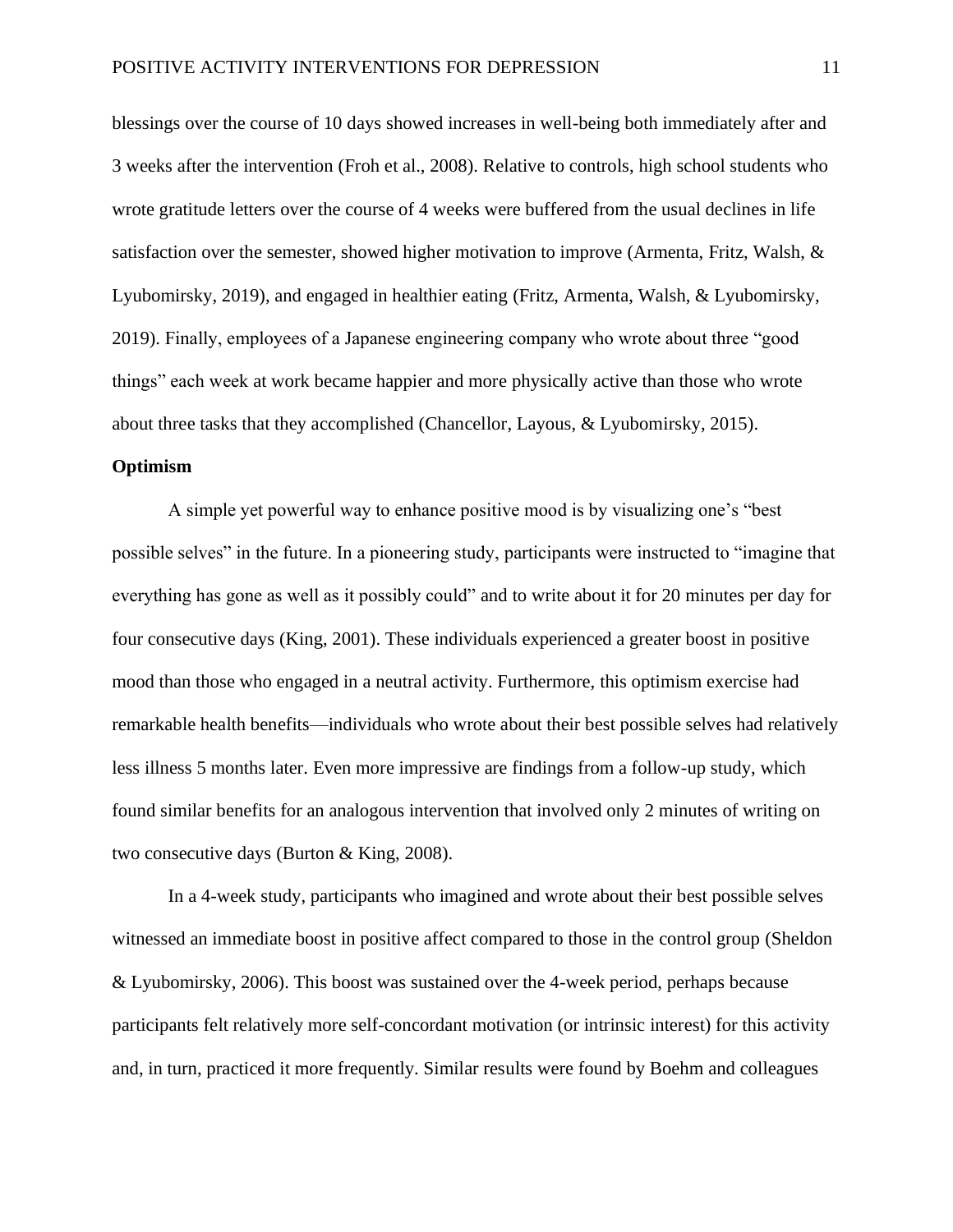(2011), in which community-dwelling adults wrote about their best possible selves for 10 minutes a week over the course of 6 weeks; notably, the intervention led to improvements in well-being that persisted up to 6 months after the intervention had ended. In a recent metaanalysis, researchers sought to evaluate the efficacy of 29 randomized controlled interventions intended to increase optimism. The aggregated effect size (Hedge's  $g = 0.42$ ) indicates that the interventions were efficacious for producing increases in optimism (Malouff & Schutte, 2017).

# **Meditation**

Mindfulness meditation involves intentional, non-judgmental awareness and acceptance of the present moment (Kabat-Zinn, 2013). Interventions rooted in mindfulness (such as mindfulness-based stress reduction and mindfulness-based cognitive therapy) have been shown to improve physical and psychological well-being in patients with chronic fatigue syndrome (Surawy, Roberts & Silver, 2005), fibromyalgia (Grossman, Tiefenthaler-Gilmer, Raysz, & Kesper, 2007), rheumatoid arthritis (Zautra, 2008), traumatic brain injury (Bédard et al., 2003) and other chronic mental and physical health conditions (see Grossman, Niemann, Schmidt, & Walach, 2004, for quantitative review).

Evidence supports the effectiveness of mindfulness-based cognitive therapy for reducing depressive symptoms in individuals with treatment-resistant depression (Eisendrath et al., 2008). Among adults with a history of depression, mindfulness training has produced increases in positive emotions and reductions in rumination and residual depressive symptoms (Geschwind, Peeters, Drukker, van Os, & Wichers, 2011). In addition, a 7-week trial of loving-kindness meditation—which involves directing feelings of warmth towards oneself and others—has been shown to increase daily positive emotions, thereby leading to improvements in personal resources (e.g., purpose in life, social support); greater personal resources, in turn, predicted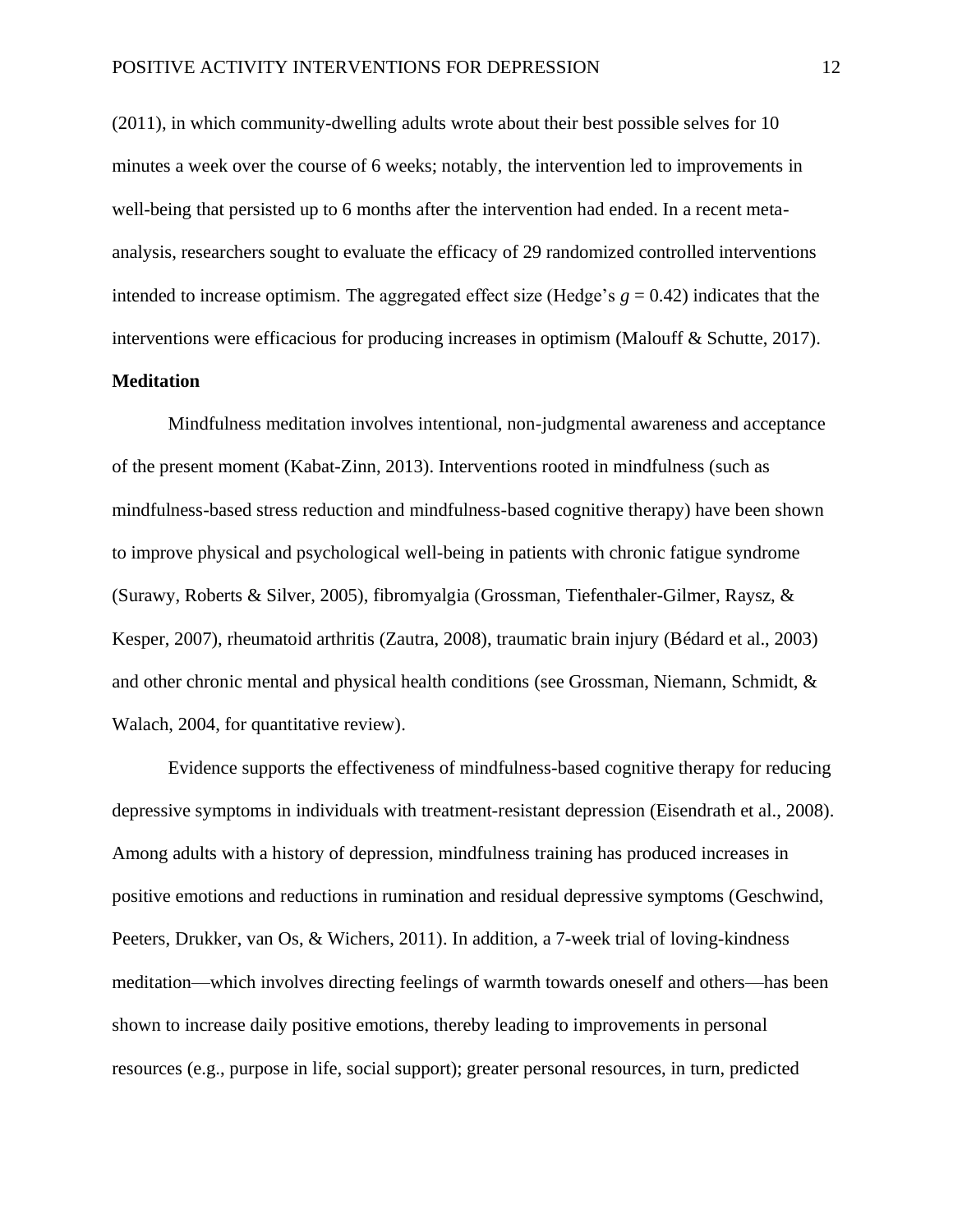reduced depressive symptoms (Fredrickson et al., 2008). A 15-month follow-up revealed that participants who continued to practice loving-kindness meditation reported greater positive emotions than those who ceased meditating or those who had never meditated (Cohn & Fredrickson, 2010). Nevertheless, gains in personal resources from the intervention were maintained across the sample at the 15-month follow-up, regardless of whether or not the participants continued to meditate.

# **Forgiveness and Hope**

Accumulating research on interventions that promote specific positive perspectives including efforts to foster forgiveness and hope—suggest that these interventions are promising for enhancing mental health and reducing psychological distress. In particular, meta-analyses of forgiveness interventions suggest that the process of willfully giving up resentment and developing empathy for an offender can improve one's emotional health, as well as decrease symptoms of depression and anxiety, and increase feelings of hope and self-esteem (Baskin & Enright, 2004; Wade, Hoyt, Kidwell, & Worthington, 2014).

Snyder and colleagues (1991) conceptualize hope as a cognitive process for actively pursuing one's goals. Hope therapy is designed to help individuals set meaningful goals, identify pathways to pursue goals, as well as strengthen motivation and monitor progress towards those goals (Cheavens, Feldman, Gum, Michael, & Snyder, 2006). A randomized, wait-list controlled investigation using 32 community members—many of whom had previously undergone psychological treatment and met the criteria for a mental disorder—showed that hope-based group therapy reduced depression and enhanced life meaning and self-esteem (Cheavens et al., 2006).

# **Multi-Component Interventions**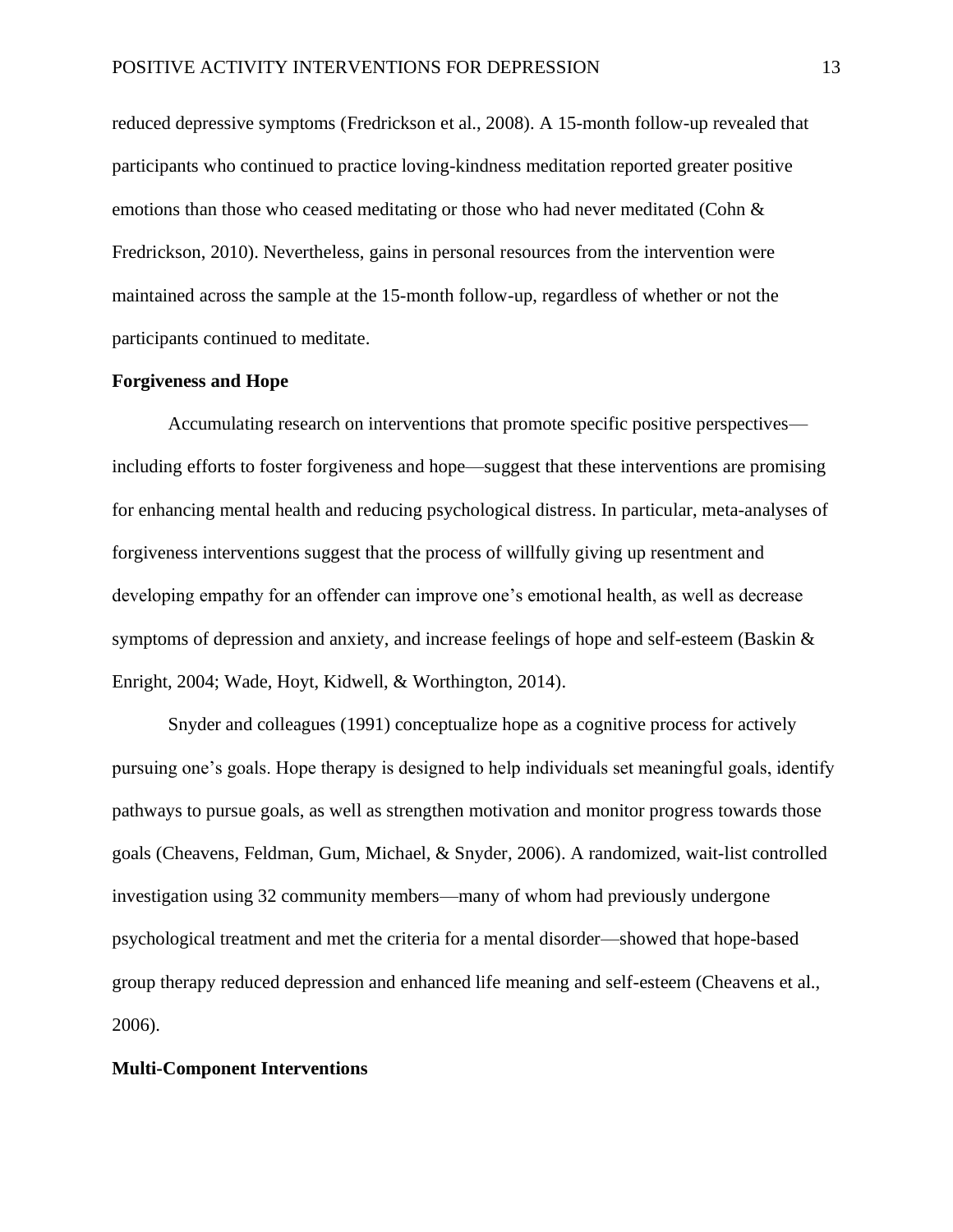Many previous studies testing PAIs have focused on a single activity in order to identify the moderators and mechanisms underlying its success. However, a "shotgun" approach—in which individuals practice multiple PAI activities—may be more effective than practicing a single positive activity (Seligman, 2005; Sin & Lyubomirsky, 2009). For example, Moskowitz and colleagues have developed a multi-component PAI that consists of eight empiricallysupported behavioral and cognitive activities designed to increase positive emotions: noticing and recalling positive events, savoring and capitalizing on positive events, gratitude, mindfulness, positive reappraisal, focusing on personal strengths, setting attainable goals, and performing acts of kindness (Bassett, Cohn, Cotten, Kwok, & Moskowitz, 2019; Cheung et al., 2017; Cohn, Pietrucha, Saslow, Hult, & Moskowitz, 2014; Moskowitz et al., 2017; Moskowitz et al., 2012). To date, their multi-component intervention has produced promising results for increasing positive affect and reducing negative psychological states (e.g., depressive symptoms, negative affect, and perceived stress) in people experiencing various types of life stress, including caregivers of people with dementia, patients with type 2 diabetes (Cohn et al., 2014), women with stage IV breast cancer (Cheung et al., 2017), and people living with HIV (Moskowitz et al., 2017). A recent meta-analysis (Hendriks, Schotanus-Dijkstra, Hassankhan, de Jong, & Bohlmeijer, 2019) found that the benefits of multi-component PAIs were comparable or larger in magnitude than that of single-component PAIs, as indicated by improvements in subjective well-being (aggregated effect size: Hedge's  $g = 0.34$ ), psychological well-being ( $g =$ 0.39), and depression  $(g = 0.29)$ .

# **Positive Activity Interventions for Individuals with Depression**

# **Proposed Mechanisms**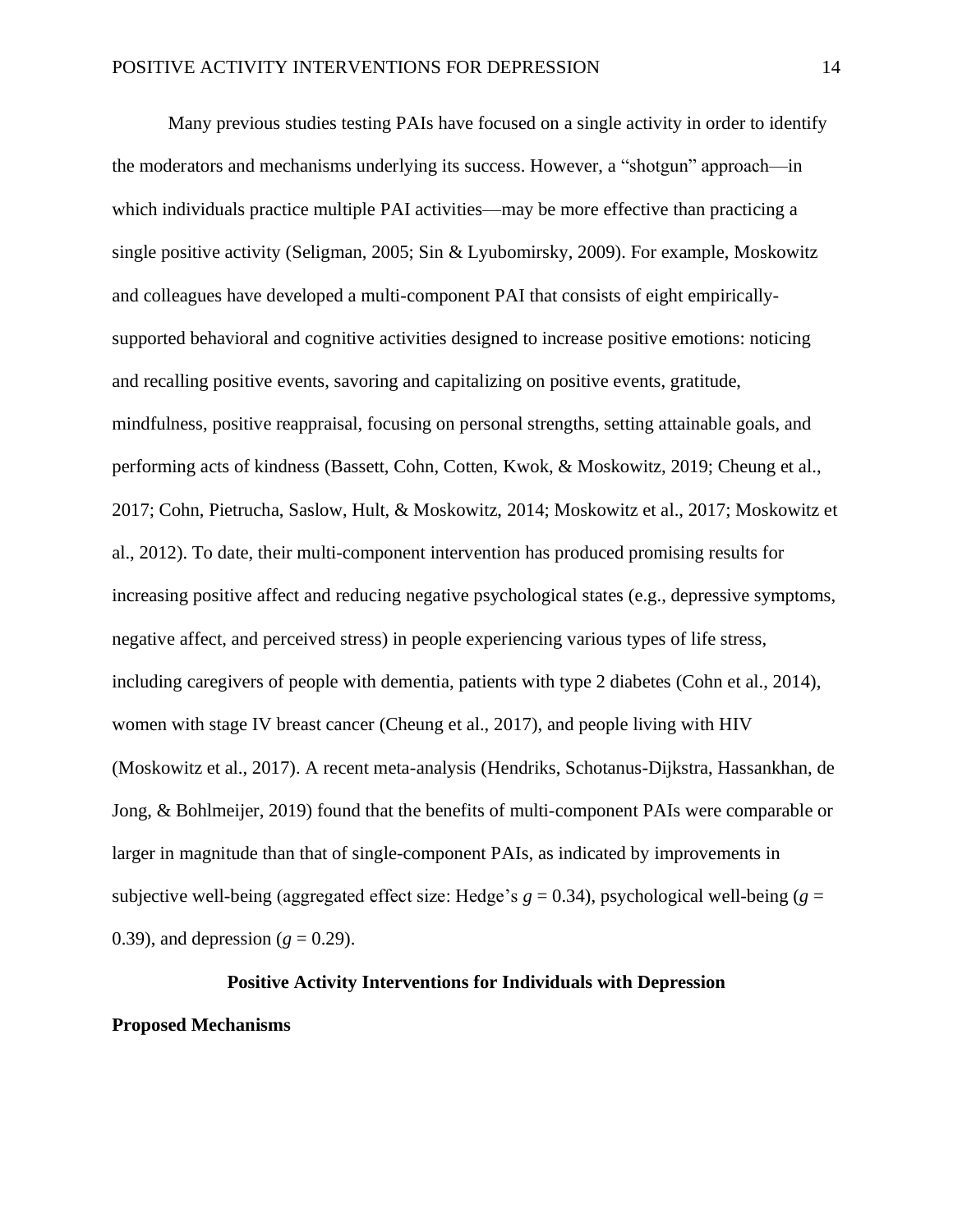The mechanisms underlying PAI effectiveness in clinical populations are not wellunderstood, yet theoretical frameworks have been put forth to guide future research towards addressing this gap in knowledge. Building on Nolen-Hoeksema and Watkins' (2011) Transdiagnostic Risk Factor Framework, Layous, Chancellor, and Lyubomirsky (2014) proposed that positive activities may serve as protective factors that mitigate proximal risk factors both directly and by intervening with the mechanisms that give rise to the risk factors. Specifically, positive activities are theorized to operate in several ways: (a) by mitigating proximal risk factors (e.g., loneliness, rumination) for mental disorders, (b) by mitigating mechanisms (e.g., maladaptive coping, low self-esteem) that link distal and proximal risk factors, and (c) by mitigating conditions (e.g., stress, loss) that act on proximal risk factors to determine disorder. Thus, the skills cultivated through PAIs can be mobilized when individuals are faced with challenges and risk factors that increase the likelihood of developing psychopathology (Layous et al., 2014; Lyubomirsky & Layous, 2013). A growing number of PAIs have been developed specifically for individuals with clinical depression or elevated depressive symptoms.

# **Empirical Evidence Supporting PAIs for Depressive Symptoms**

In a pilot study, Taylor, Lyubomirsky, and Stein (2017) tested the efficacy of a PAI designed to upregulate the positive affect system in anxiety and depression. Twenty-nine treatment-seeking individuals with clinically impairing symptoms of anxiety and/or depression were randomly allocated to either a 10-session PAI or a wait-list condition. The PAI involved ten 1-hour individual treatments delivered by a therapist. The core modules consisted of exercises designed to increase positive thinking, emotions, and/or behaviors, with the final module dedicated to developing a personalized positive activity plan for continued engagement in activities and to identify strategies to minimize relapse. The PAI group showed significantly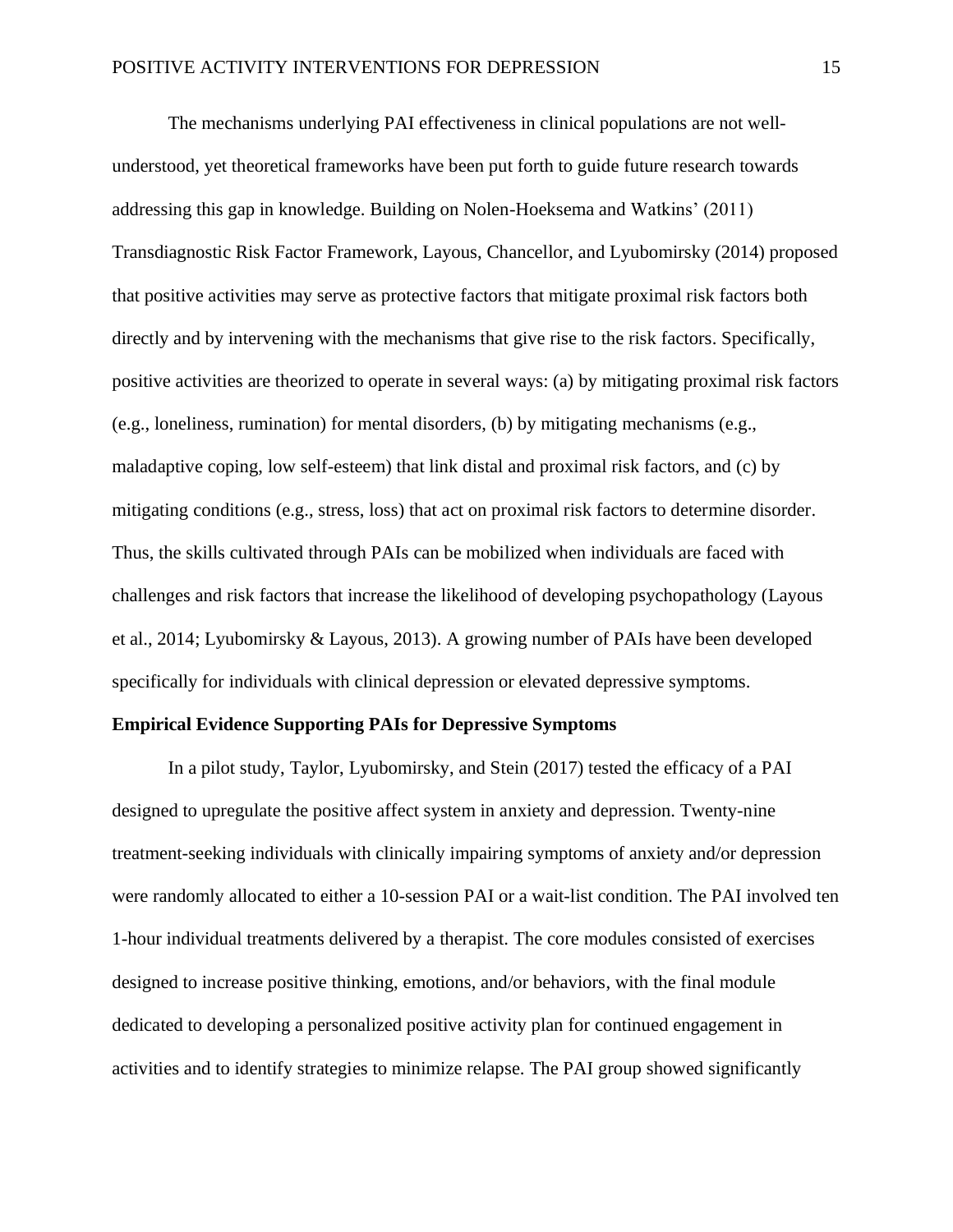increased positive emotions and psychological well-being and reductions in negative emotions and depressive symptoms, compared to the control group. Improvements in all outcomes were maintained at 3- and 6-month follow-up assessments, demonstrating that efforts to increase positive affect can confer benefits that generalize to negative affect-related outcomes.

In another study, 284 well-being-seeking volunteers with mild to moderate depressive symptoms were randomized into either an online PAI called Psyfit or a wait-list control group (Bolier, Haverman, Kramer, et al., 2013). Participants in the intervention group completed weekly lessons consisting of psychoeducation and positive activity exercises, in addition to receiving automated emails with reminders and advice to encourage engagement. Intervention participants experienced a decline in depressive symptoms post-intervention, as well as improvements in well-being, self-reported health, and vitality, compared to individuals in the control group. Improvements in depressive symptoms persisted at 6 months post-intervention, demonstrating that online self-help PAIs without therapist support may be promising for improving mental health in individuals with mild to moderate depressive symptoms.

#### **Empirical Evidence Supporting PAIs for Clinical Depression**

Such evidence supports the efficacy of using happiness-promoting exercises originally developed and tested in nonclinical dysphoric populations. However, less research has been done to test programs consisting of multiple positive activities to treat individuals with clinical depression; notable exceptions include pioneering work on Positive Psychotherapy (PPT) and Well-Being Therapy. Initial evidence from research on PPT and Well-Being Therapy suggests that clinical depression can be alleviated by nurturing positive emotions, building personal strengths, and fostering engagement and life meaning.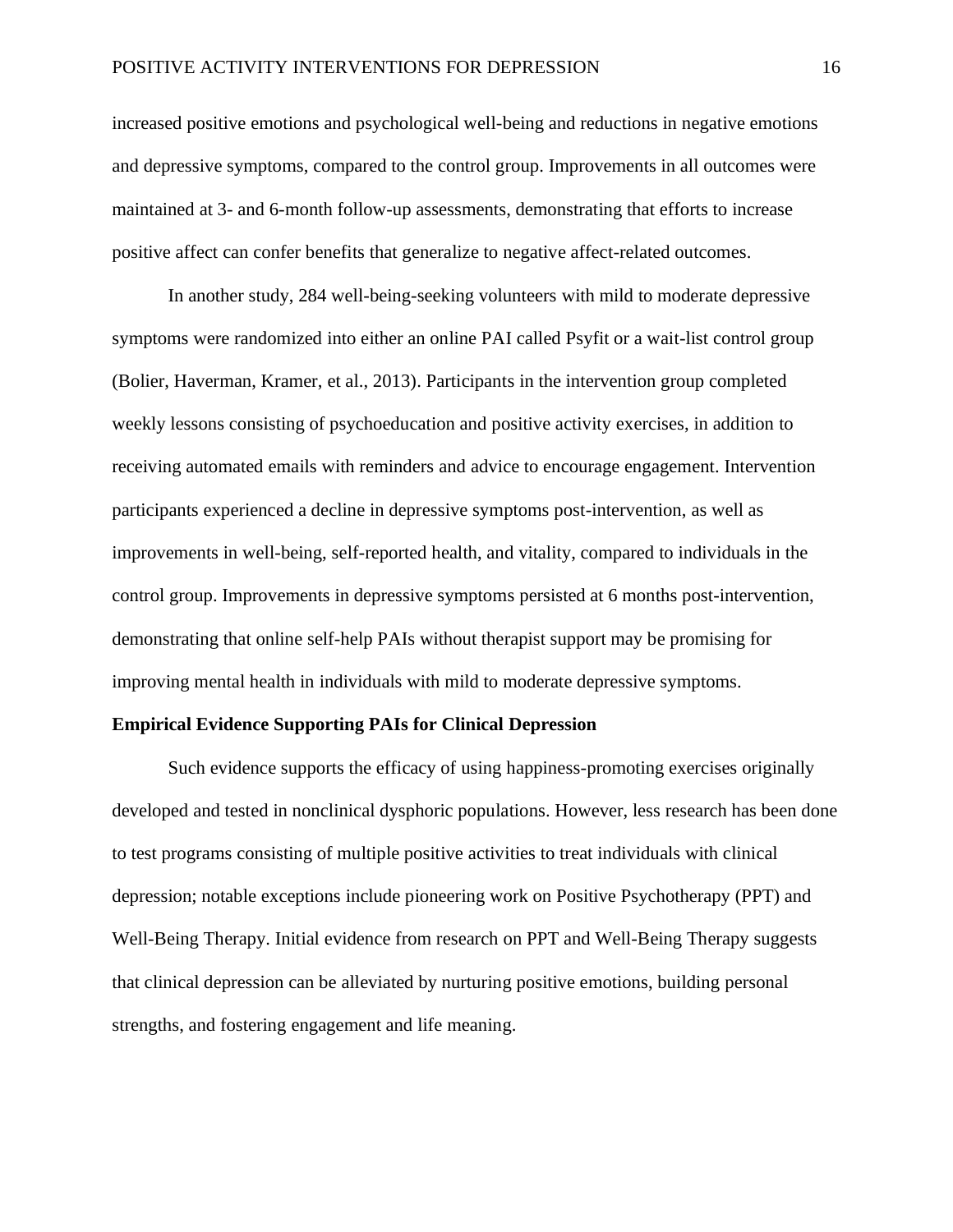In a 6-week study, 40 mildly-to-moderately depressed young adults were assigned to participate in group PPT or to a no-treatment control condition (Seligman, Rashid, & Parks 2006). Group PPT consisted of varying positive exercises each week, including using one's strengths, practicing active and constructive responding, and savoring everyday activities. During the 2-hour weekly sessions, participants engaged in group discussions, received guidance on how to carry out the positive activities, and were assigned homework. Although the treatment was not individually tailored for each participant, group PPT was nonetheless efficacious for ameliorating depressive symptoms and improving life satisfaction. The results for the lasting relief of depression were impressive—on average, PPT participants were nondepressed 1 year later, whereas those in the no-treatment control group remained mildly-to-moderately depressed.

How do positive therapies compare to more traditional treatments for depression? To answer this question, Seligman and colleagues (2006) randomly assigned 20 individuals diagnosed with Major Depressive Disorder to receive either 14 sessions of PPT or treatment as usual (i.e., treatments that the therapists deemed suitable for their clients). Another group of individuals, receiving both treatment as usual and antidepressant medication, were matched to PPT clients based on the severity of depression. PPT was administered using a manualized protocol that focused on establishing congenial and empathetic rapport, identifying and using the client's strengths, coaching the client to attend to and remember the good in his or her life, and teaching positive social behaviors. The results showed a remarkable advantage for PPT: Compared to treatment as usual and treatment as usual plus medication, PPT produced greater happiness, more symptomatic improvement, and higher remission rates.

Furthermore, therapies that enhance well-being may confer an advantage over traditional treatments for relieving the *residual* symptoms of major depression. One such therapy, Well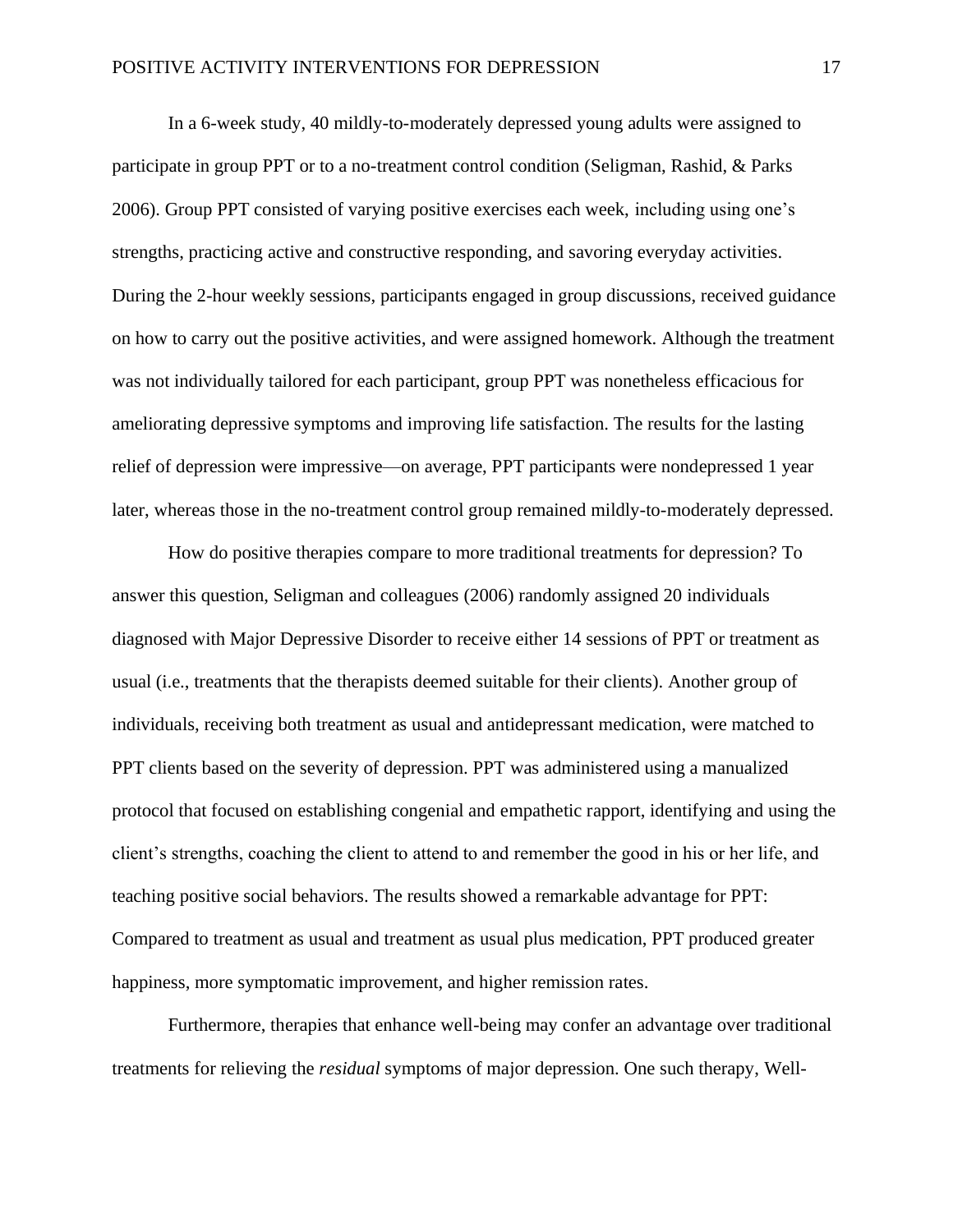Being Therapy (WBT), aims to improve six dimensions of psychological well-being: autonomy, personal growth, environmental mastery, purpose in life, positive relations, and self-acceptance (Fava & Ruini, 2003; Ryff, 1989). WBT emphasizes the self-monitoring of episodes of wellbeing, identifying and changing beliefs that interrupt well-being, and reinforcing beliefs that promote well-being (Fava, Cosci, Guidi, & Tomba, 2017; Fava & Ruini, 2003). In a study of 20 patients with remitted affective disorders, participants who received WBT showed greater increases in psychological well-being, compared to those who received CBT (Fava et al., 1998). Thus, while both WBT and CBT interventions significantly reduce depressive symptoms, WBT has the advantage of producing relatively greater improvements in positive aspects of well-being.

Taken together, a growing number of experimental interventions support the success of focusing on building positive feelings, cognitions, and behaviors. These interventions offer a novel, yet efficacious, approach to treating symptoms of depression in clinical and nonclinical samples. Moreover, PAIs foster increases in essential components of subjective and psychological well-being, including happiness, life satisfaction, purpose in life, and self-esteem.

#### **Factors Moderating the Efficacy of Positive Activity Interventions**

It is unlikely that every person will engage in and experience a given happinesspromoting activity in the same manner or benefit from it to the same degree. As we discuss below, an activity that is beneficial for one person, group, or context can be ineffective or even detrimental to another. It is therefore crucial to identify factors that might enhance or limit the success of PAIs. Such moderating factors include both features of the activity (e.g., whether it is delivered one-on-one) and features of the well-being seeker (e.g., how much social support she has; Lyubomirsky & Layous, 2013).

# **Therapeutic Guidance**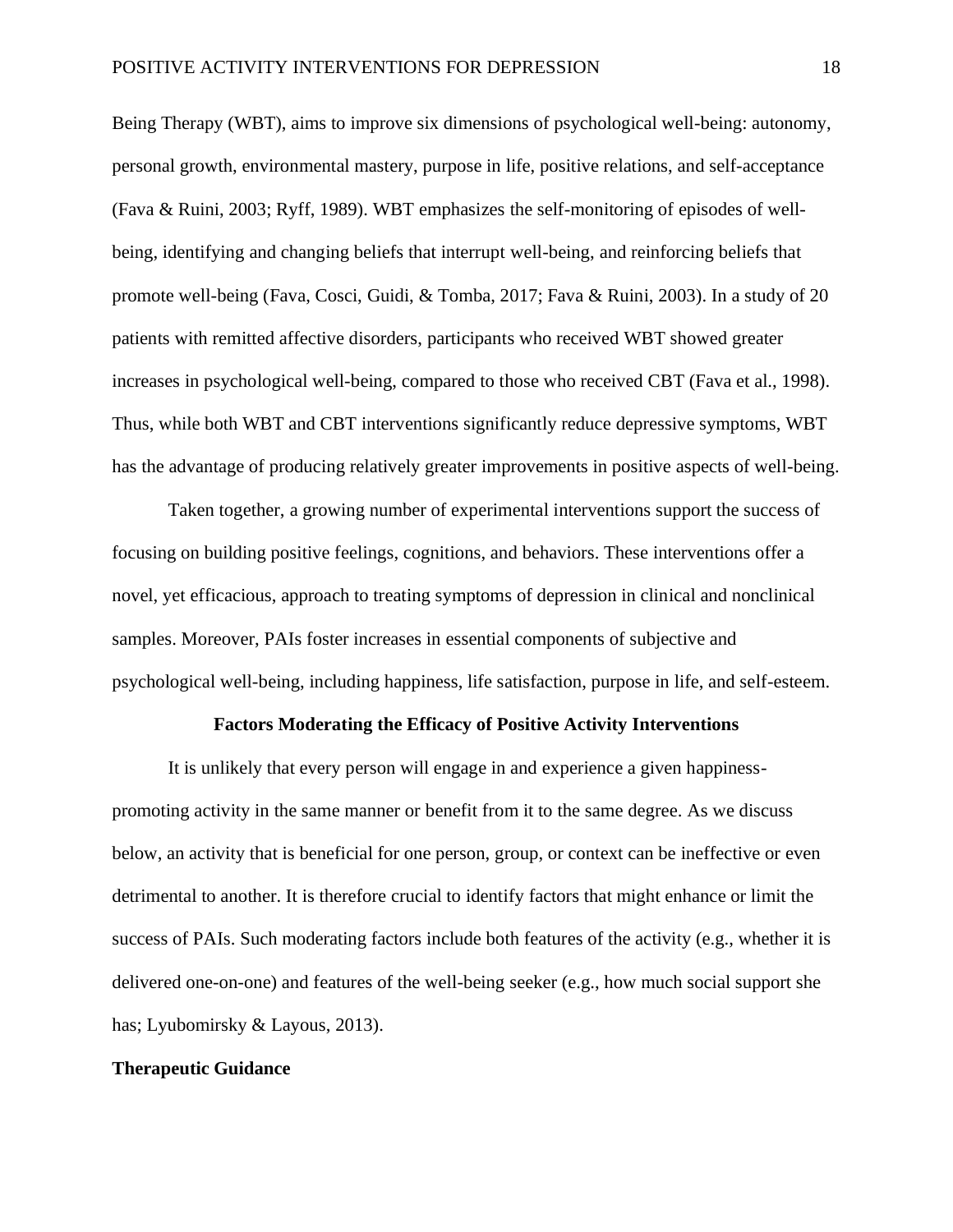Not surprisingly, more individual attention from a therapist is associated with relatively greater boosts in well-being and improvements in depressive symptoms (Sin & Lyubomirsky, 2009). Individual therapies bring the greatest benefits, followed by group interventions (Baskin & Enright, 2004; Bolier, Haverman, Westerhof, et al., 2013; Sin & Lyubomirsky, 2009). Selfadministered positive activities (i.e., without clinician guidance) are not as efficacious as individual therapy or group therapy (Malouff & Schutte, 2017). Nevertheless, engaging in selfadministered positive activities significantly enhances well-being, compared to neutral activities or no activity at all (Sin & Lyubomirsky, 2009).

# **Variety**

Hedonic adaptation to a single positive activity can occur with repeated practice, which may weaken the freshness and meaning of the exercise to the individual. For example, a 10-week kindness intervention revealed that although regularly committing acts of kindness improved well-being, this effect was only observed for individuals who varied the types of kind acts they enacted, as opposed to performing similar types of activities each week (Sheldon, Boehm, & Lyubomirsky, 2013). In another study, users of a happiness-boosting iPhone app reported greater increases in happiness if they practiced multiple positive activities instead of just one (Parks, Della Porta, Pierce, Zilca, & Lyubomirsky, 2012). To prevent loss of enthusiasm for positive activities, individuals should consider switching between different activities or practicing a set of activities within a multicomponent PAI (Cheung et al., 2018, 2017; Cohn et al., 2014).

# **Duration of Intervention and Continued Practice**

Interventions that are longer in duration (measured in hours or weeks) tend to be more effective for both treating depression and boosting happiness than those with relatively shorter interventions (Bolier, Haverman, Westerhof, et al., 2013; Sin & Lyubomirsky, 2009). Longer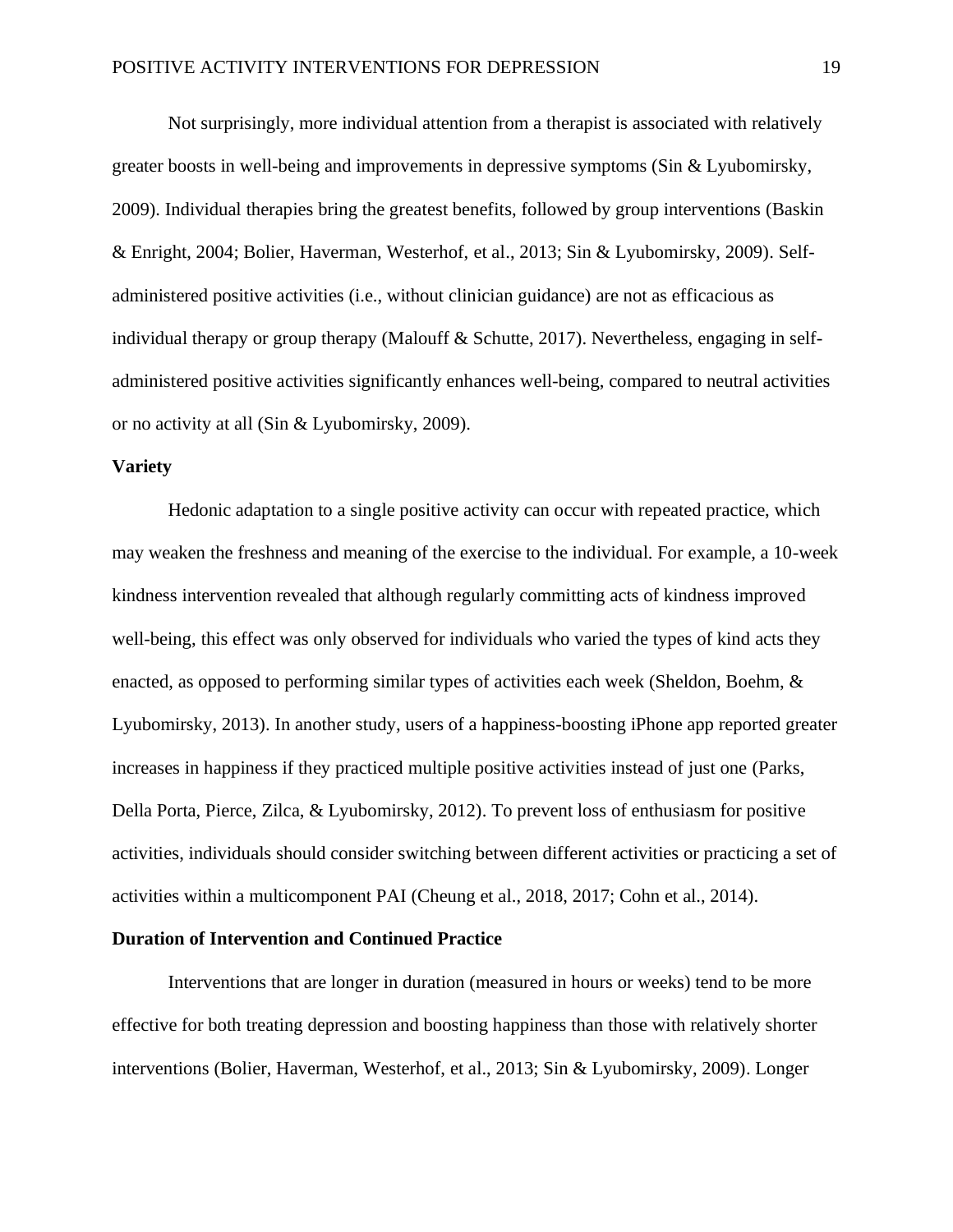interventions may allow for more practice, greater opportunity to turn activities into long-lasting habits, and—in the case of therapies—more therapeutic guidance. Similarly, individuals who continue to practice positive activities after a formal intervention has ended experience relatively greater increases in happiness (Lyubomirsky et al., 2011; Seligman et al., 2005; Sheldon & Lyubomirsky, 2006). However, a caveat to these findings is that individuals who are most likely to continue practicing positive activities after an intervention are those who may be more committed or more motivated, compared to those who engage in less practice post-intervention.

#### **Motivation and Autonomy**

Interventions that people freely choose to engage in—and carry out with a high degree of autonomy—tend to be more successful for reducing depressive symptoms and enhancing wellbeing than interventions to which people are assigned (Bolier, Haverman, Westerhof, et al., 2013; Lyubomirsky et al., 2011; Nelson et al., 2015; Sin & Lyubomirsky, 2009). Individuals who volunteer or self-select themselves into an intervention, performing it as they choose, are presumably relatively more motivated to become happier and may be more diligent and enthusiastic about following instructions or carrying out recommendations.

One reason that motivation matters is that it is associated with a relatively high degree of effort, as well as continued practice of positive activities. For example, one study found that the more effort that participants put into practicing gratitude or kindness, the happier they became (Layous, Nelson, & Lyubomirsky, 2013; see also Lyubomirsky et al., 2011; Sheldon & Lyubomirsky, 2006). Continued effort at practicing positive activities has also been related to sustained declines in depression scores at a 1-month follow-up (Seligman et al., 2005) and more positive emotions at a 15-month follow-up (Cohn & Fredrickson, 2010).

# **Person-Activity and Culture-Activity Fit**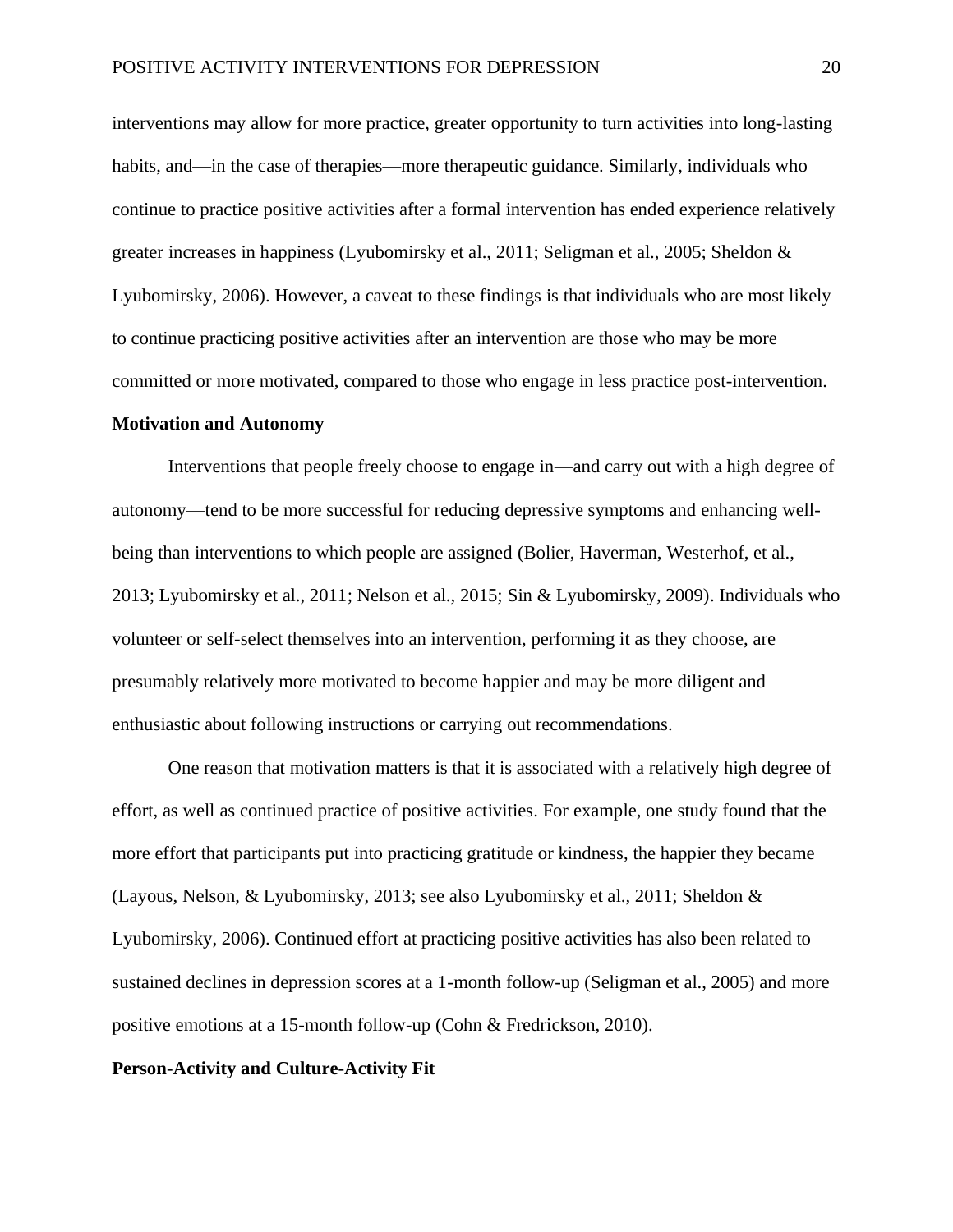A proper "fit" or match between a person and a happiness-increasing activity is likely to impact the efficacy of an intervention. Individuals possess strengths, needs, values, interests, cultural norms, and preferences that predispose them to benefit more from some happinessenhancing activities than others (Lyubomirsky, 2008; Lyubomirsky, Sheldon et al., 2005). In one study, those who reported preferring particular positive activities were more likely to adhere to them and to benefit from them (Schueller, 2010). For example, relative to an introvert, an extravert may find it more rewarding to perform acts of kindness and to deepen social bonds than to engage in a more solitary activity, such as writing about their positive traits (Pressman, Kraft, & Cross, 2015). Additionally, members of collectivist cultures may benefit more from positive activities aligned with cultural prescriptives. For example, studies have shown weaker effects for expressing gratitude in Korean (vs. U.S.) participants (Layous, Lee, Choi, & Lyubomirsky, 2013) and stronger effects for kindness directed towards friends and family (versus strangers) in Hong Kong Chinese (vs. U.S.) participants (Shin & Lyubomirsky, 2017).

# **Social Support**

PAIs may bring more success when a person has a supportive social network. Social support is valuable in a multitude of ways. Close others can provide ongoing encouragement and confidence-building, particularly during trying times or when the initial motivation or excitement has waned. They can be a source of inspiration for positive psychology activities (e.g., being recipients of gratitude letters). Finally, friends and family can give feedback and substantive advice regarding one's progress towards greater well-being. Evidence for the beneficial role of social support comes from a study in which students who practiced optimism over the course of 4 weeks became happier after reading a supportive testimonial from a peer than those who read neutral information (Layous, Nelson et al., 2013).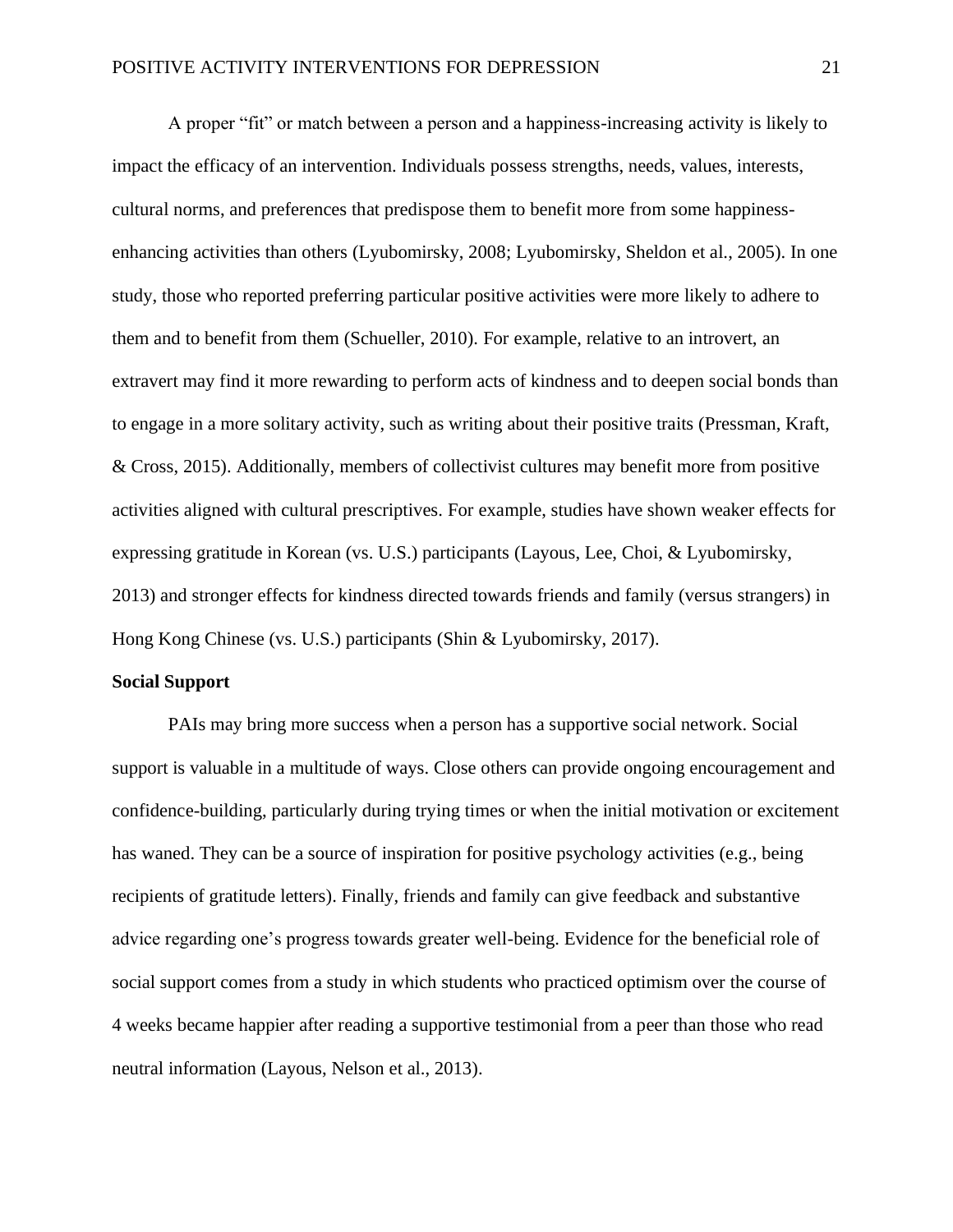# **Depression Status**

Depression status has been shown to moderate the efficacy of PAIs, such that individuals with depression generally experience more improvement in well-being and greater reductions in depressive symptoms relative to their nondepressed counterparts (Bolier, Haverman, Westerhof et al., 2013; Sin & Lyubomirsky, 2009). However, this finding is confounded with treatment format; studies that use participants with clinical depression tend to treat them with individual or group therapies (which offer attention and guidance from a clinician) rather than with selfadministered interventions. To our knowledge, studies have not directly compared the efficacy of self-administered positive interventions in people with versus without clinical depression. This goal is critical to ensure that positive activities do not backfire in clinical populations—for example, if expressing gratitude leads a depressed individual to feel more of a burden on friends and family, to feel guilty for not having expressed gratitude (or repaid it) sooner, or to feel like a failure for needing help in the first place (Fritz & Lyubomirsky, in press).

#### **Final Remarks**

By advocating for greater emphasis on well-being, the field of positive psychology has challenged the conventional notion that mental health is equivalent to the absence of mental disorders (Fava & Ruini, 2003; Ryff, 1989). The prevalence of Major Depressive Disorder, as well as subclinical depression, speaks to the need for novel treatments that are efficacious, accessible, easily administered, cost-effective, non-stigmatizing, individually-tailored, and protective against future recurrence of depression. Growing research shows that positive activity interventions—that is, treatment programs and activities that primarily aim to cultivate positive emotions and personal strengths—have been successful in reducing depressive symptoms and enhancing well-being. However, these interventions are not a one-size-fits-all approach. Positive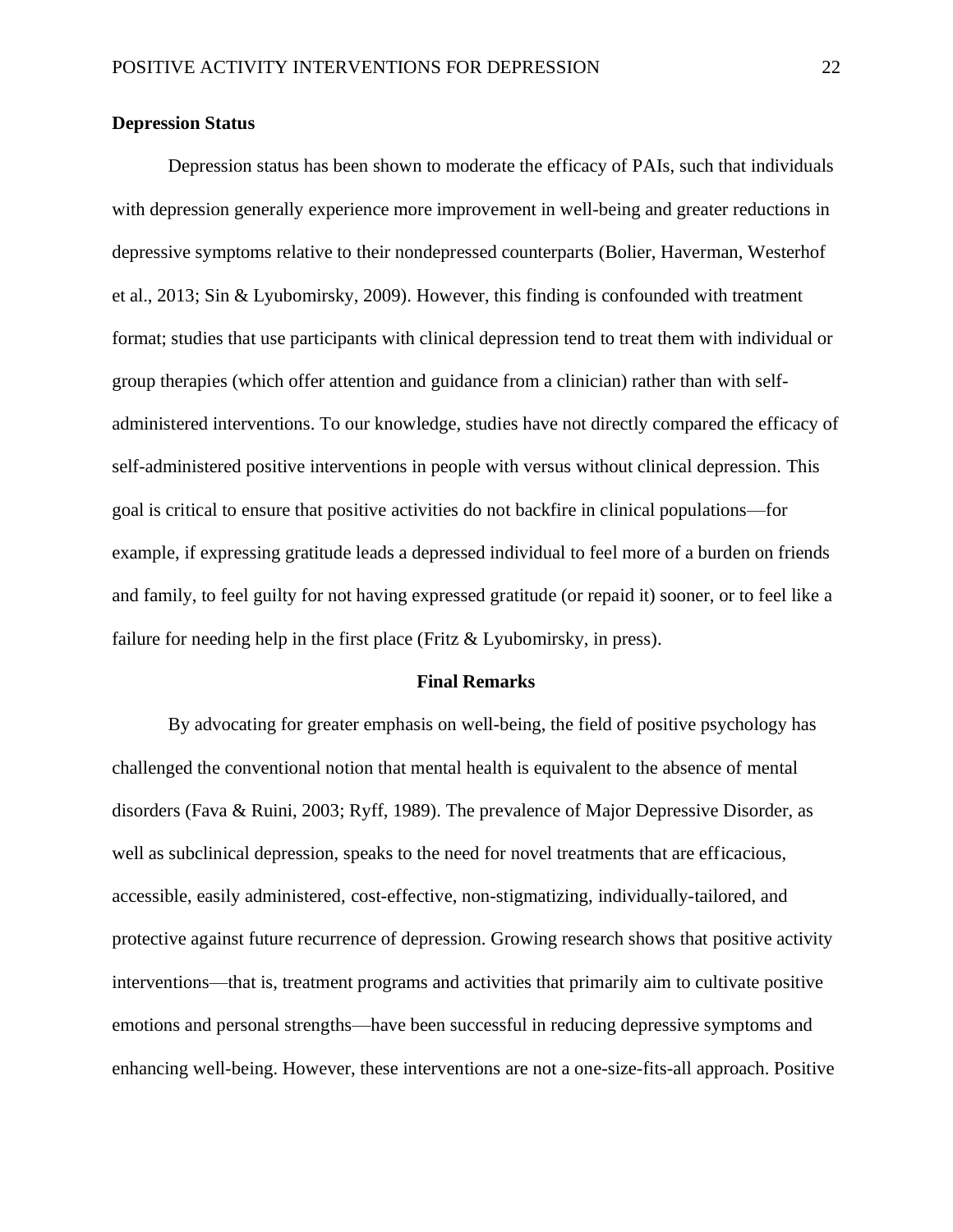activity interventions developed for nonclinical samples should be adapted and tested for individuals with depression, particularly given that the motivational, affective, and cognitive deficits characteristic of depression can hinder one's ability to fully engage in effortful happiness-promoting activities and sometimes even lead such activities to backfire. We encourage researchers and clinicians to consider the role of expectations and other moderating factors (such as social support, person-activity "fit," and beliefs about the pursuit of happiness) when administering positive activity interventions for individuals with depression. Future research is needed to understand how to tailor positive activity interventions to target specific depressive symptoms (e.g., cognitive vs. somatic vs. affective) and to buffer against relapses in depression. Interventions that build on the positives in people's lives show great promise for enhancing well-being, whether it be for helping individuals to flourish, or as a complement to traditional treatments for depression.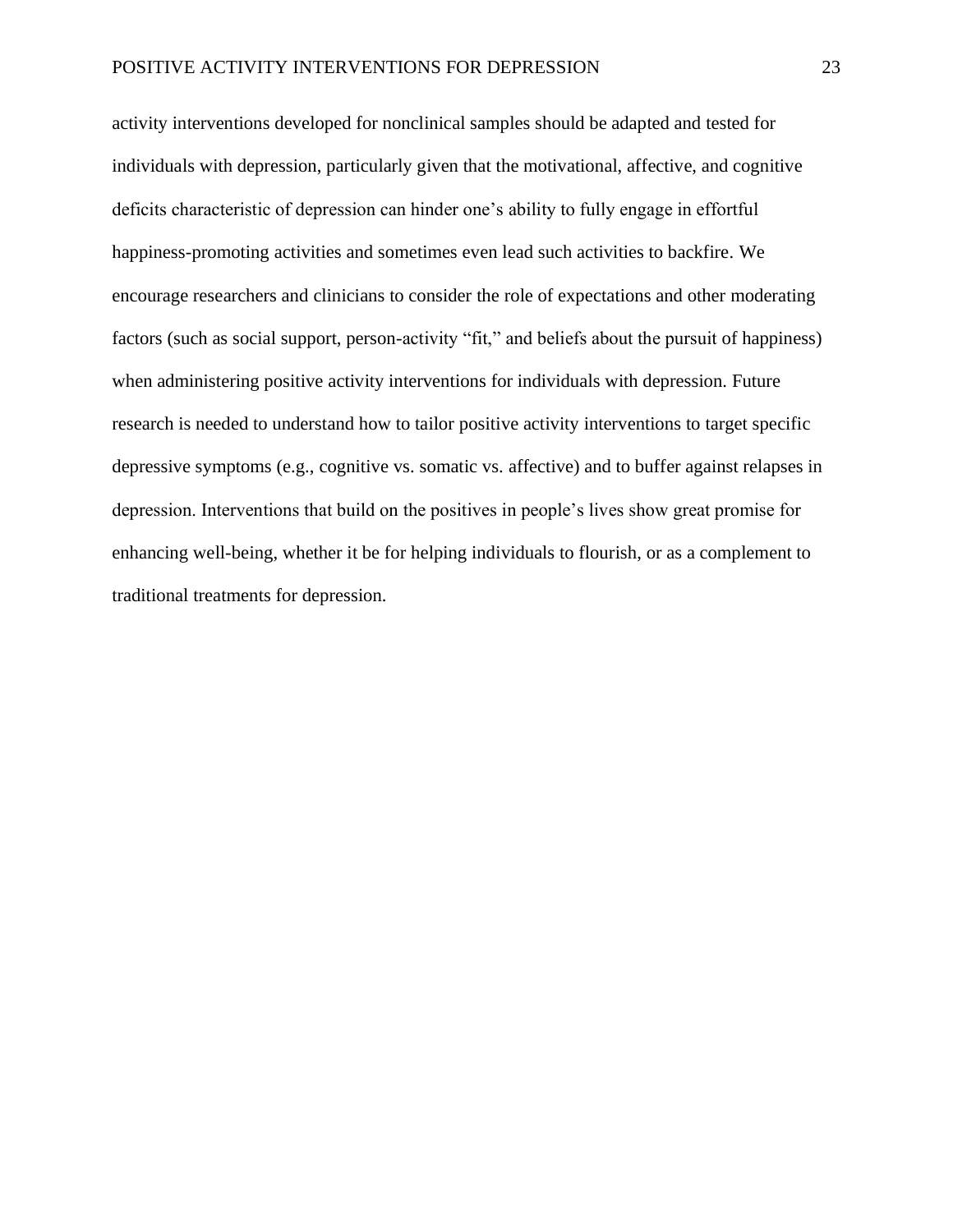# POSITIVE ACTIVITY INTERVENTIONS FOR DEPRESSION

# References

- American Psychiatric Association, (2013). *Diagnostic and statistical manual of mental disorders*   $(5<sup>th</sup>$  ed.). Washington, DC: Author.
- Andersson, G., & Cuijpers, P. (2009). Internet-based and other computerized psychological treatments for adult depression: A meta-analysis. *Cognitive Behaviour Therapy*, *38*(4), 196–205.
- Armenta, C. N., Fritz, M. M., Walsh, L. C., & Lyubomirsky, S. (2019). *Satisfied yet striving: Gratitude promotes life satisfaction and improvement motivation in youth*. Manuscript under review.
- Baskin, T. W., & Enright, R. D. (2004). Intervention studies on forgiveness: A meta-analysis. *Journal of Counseling & Development*, *82*(1), 79–90.
- Bassett, S. M., Cohn, M., Cotten, P., Kwok, I., & Moskowitz, J. T. (2019). Feasibility and acceptability of an online positive affect intervention for those living with comorbid HIV depression. *AIDS and Behavior*, 1–12.
- Bédard, M., Felteau, M., Mazmanian, D., Fedyk, K., Klein, R., Richardson, J., Parkinson, W. & Minthorn-Biggs, M.-B. (2003). Pilot evaluation of a mindfulness-based intervention to improve quality of life among individuals who sustained traumatic brain injuries. *Disability and Rehabilitation*, *25*(13), 722–731.
- Boehm, J. K., Lyubomirsky, S., & Sheldon, K. M. (2011). A longitudinal experimental study comparing the effectiveness of happiness-enhancing strategies in Anglo Americans and Asian Americans. *Cognition & Emotion*, *25*(7), 1263–1272.
- Bolier, L., Haverman, M., Kramer, J., Westerhof, G. J., Riper, H., Walburg, J. A., Boon, B., & Bohlmeijer, E. (2013). An Internet-based intervention to promote mental fitness for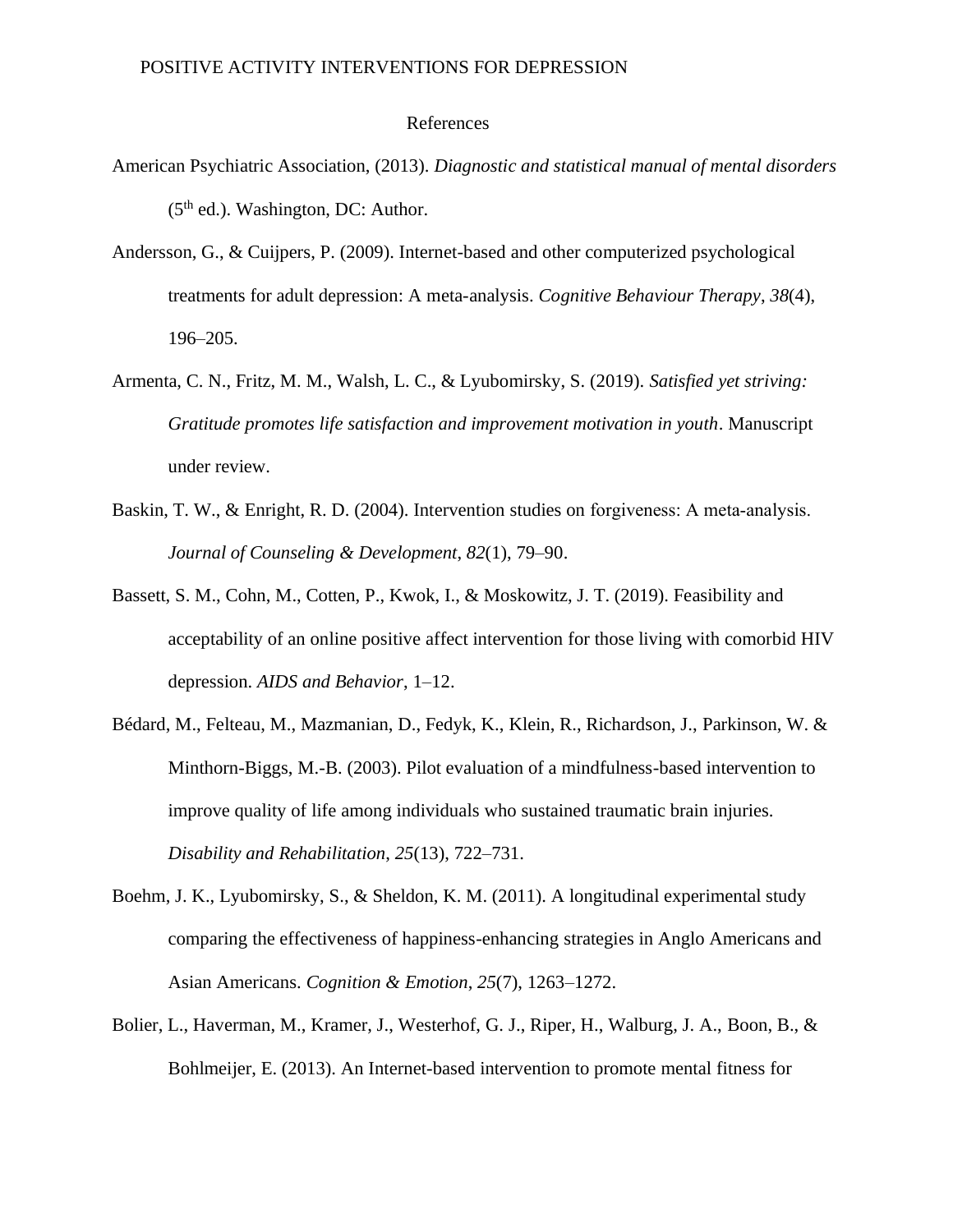mildly depressed adults: Randomized controlled trial. *Journal of Medical Internet Research*, *15*(9) e200.

- Bolier, L., Haverman, M., Westerhof, G. J., Riper, H., Smit, F., & Bohlmeijer, E. (2013). Positive psychology interventions: A meta-analysis of randomized controlled studies. *BMC Public Health*, *13*(1), 119–139.
- Burns, A. B., Brown, J. S., Sachs-Ericsson, N., Ashby Plant, E., Thomas Curtis, J., Fredrickson, B. L., & Joiner, T. E. (2008). Upward spirals of positive emotion and coping: Replication, extension, and initial exploration of neurochemical substrates. *Personality and Individual Differences*, *44*(2), 360–370.
- Burton, C. M., & King, L. A. (2008). Effects of (very) brief writing on health: The two-minute miracle. *British Journal of Health Psychology*, *13*(1), 9–14.
- Chancellor, J., Layous, K., & Lyubomirsky, S. (2015). Recalling positive events at work makes employees feel happier, move more, but interact less: A 6-week randomized controlled intervention at a Japanese workplace. *Journal of Happiness Studies*, *16*(4), 871–887.
- Chancellor, J., Margolis, S., Jacobs Bao, K., & Lyubomirsky, S. (2018). Everyday prosociality in the workplace: The reinforcing benefits of giving, getting, and glimpsing. *Emotion*, *18*(4), 507–517.
- Cheavens, J. S., Feldman, D. B., Gum, A., Michael, S. T., & Snyder, C. R. (2006). Hope therapy in a community sample: A pilot investigation. *Social Indicators Research*, *77*(1), 61–78.
- Cheung, E. O., Addington, E. L., Bassett, S. M., Schuette, S. A., Shiu, E. W., Cohn, M. A., Leykin, Y., Saslow, L. R., & Moskowitz, J. T. (2018). A self-paced, web-based, positive emotion skills intervention for reducing symptoms of depression: Protocol for development and pilot testing of MARIGOLD. *JMIR Research Protocols*, *7*(6), 1–16.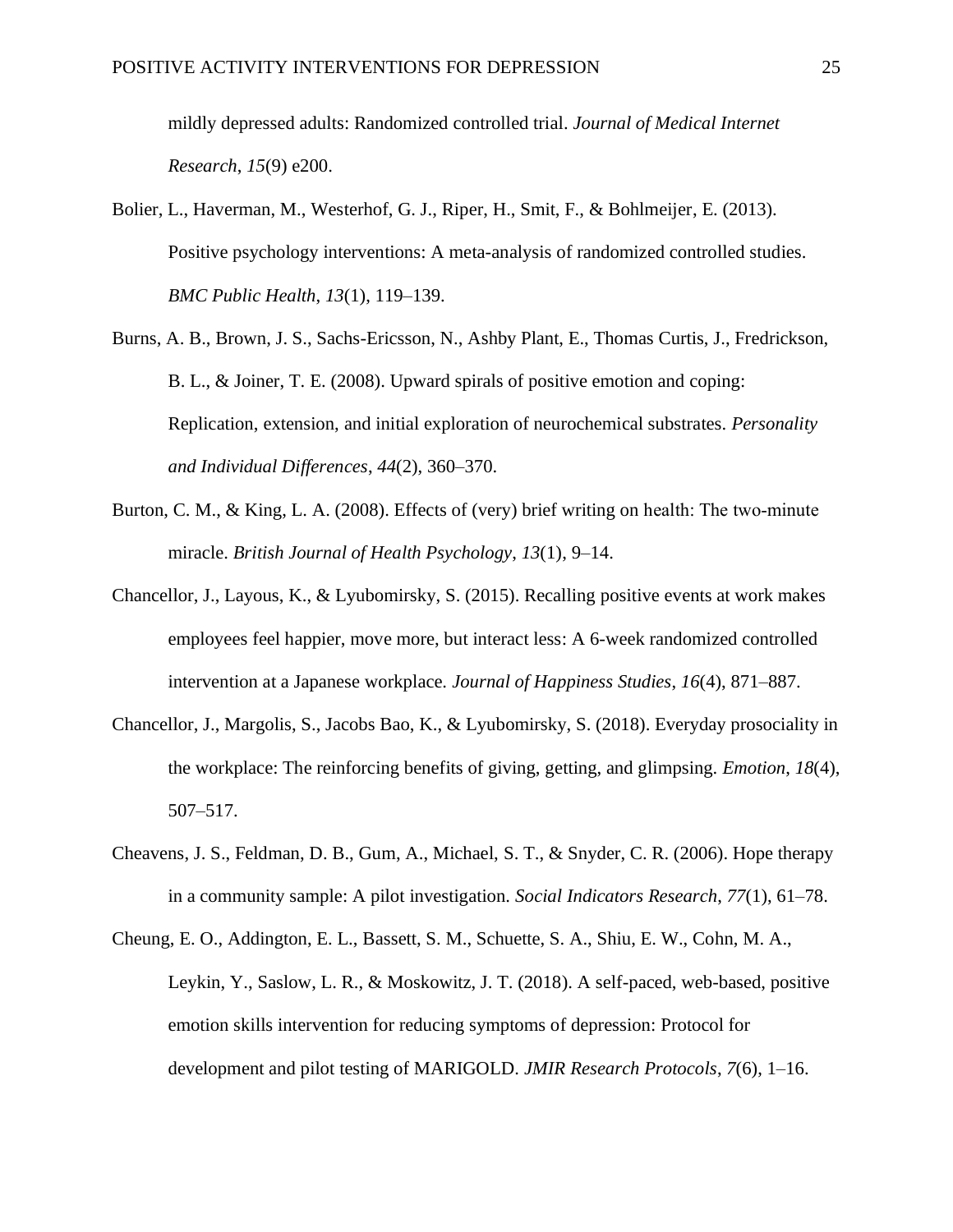- Cheung, E. O., Cohn, M. A., Dunn, L. B., Melisko, M. E., Morgan, S., Penedo, F. J., Salsman, J. M., Shumay, D. M., & Moskowitz, J. T. (2017). A randomized pilot trial of a positive affect skill intervention (lessons in linking affect and coping) for women with metastatic breast cancer. *Psycho‐oncology*, *26*(12), 2101–2108.
- Cohn, M. A., & Fredrickson, B. L. (2010). In search of durable positive psychology interventions: Predictors and consequences of long-term positive behavior change. *The Journal of Positive Psychology*, *5*(5), 355–366.
- Cohn, M. A., Pietrucha, M. E., Saslow, L. R., Hult, J. R., & Moskowitz, J. T. (2014). An online positive affect skills intervention reduces depression in adults with type 2 diabetes. *The Journal of Positive Psychology*, *9*(6), 523–534.
- Diener, E. (1984). Subjective well-being. *Psychological Bulletin*, *95*(3), 542–575.
- Dunn, E. W., Aknin, L. B., & Norton, M. I. (2008). Spending money on others promotes happiness. *Science*, *319*(5870), 1687–1688.
- Eisendrath, S. J., Delucchi, K., Bitner, R., Fenimore, P., Smit, M., & McLane, M. (2008). Mindfulness-based cognitive therapy for treatment-resistant depression: A pilot study. *Psychotherapy and Psychosomatics*, *77*(5), 319–320.
- Elkin, I., Shea, M. T., Watkins, J. T., Imber, S. D., Sotsky, S. M., Collins, J. F., … Docherty, J. P. (1989). National Institute of Mental Health treatment of depression collaborative research program: General effectiveness of treatments. *Archives of General Psychiatry*, *46*(11), 971–982.
- Emmons, R. A., & McCullough, M. E. (2003). Counting blessings versus burdens: Experimental studies of gratitude and subjective well-being. *Journal of Personality and Social Psychology*, *84*(2), 377–389.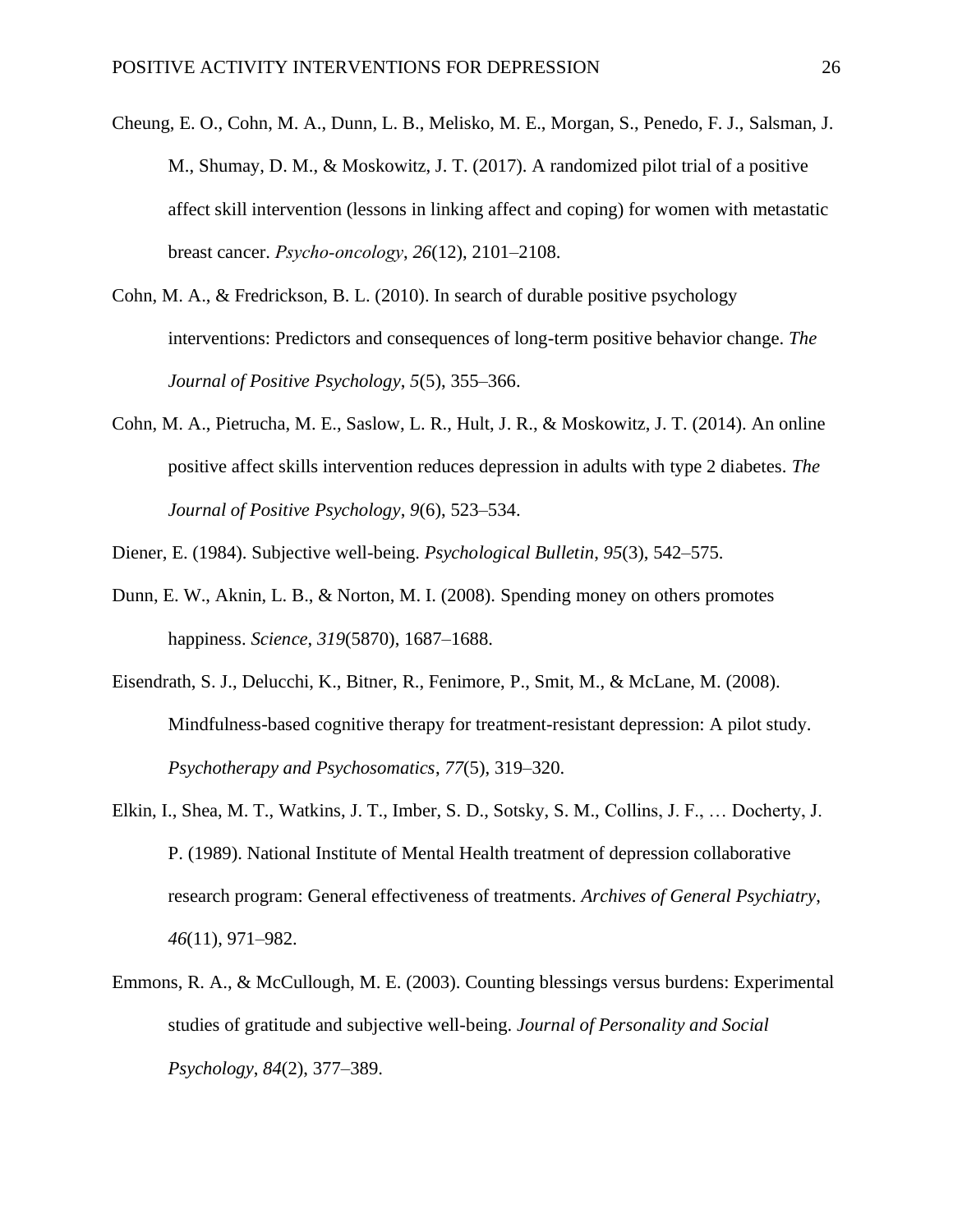- Fava, G. A., Cosci, F., Guidi, J., & Tomba, E. (2017). Well‐being therapy in depression: New insights into the role of psychological well‐being in the clinical process. *Depression and Anxiety*, *34*(9), 801–808.
- Fava, G. A., Rafanelli, C., Cazzaro, M., Conti, S., & Grandi, S. (1998). Well-being therapy. A novel psychotherapeutic approach for residual symptoms of affective disorders. *Psychological Medicine*, *28*(2), 475–480.
- Fava, G. A., & Ruini, C. (2003). Development and characteristics of a well-being enhancing psychotherapeutic strategy: Well-being therapy. *Journal of Behavior Therapy and Experimental Psychiatry*, *34*(1), 45–63.
- Folkman, S. (1997). Positive psychological states and coping with severe stress. *Social Science & Medicine*, *45*(8), 1207–1221.
- Folkman, S. (2008). The case for positive emotions in the stress process. *Anxiety, Stress, and Coping*, *21*(1), 3–14.
- Folkman, S., & Moskowitz, J. T. (2000). Positive affect and the other side of coping. *American Psychologist*, *55*(6), 647–654.
- Fordyce, M. W. (1977). Development of a program to increase personal happiness. *Journal of Counseling Psychology*, *24*(6), 511–521.
- Fordyce, M. W. (1983). A program to increase happiness: Further studies. *Journal of Counseling Psychology*, *30*(4), 483–498.
- Fredrickson, B. L. (2001). The role of positive emotions in positive psychology: The broadenand-build theory of positive emotions. *American Psychologist*, *56*(3), 218–226.
- Fredrickson, B. L. (2013). Positive emotions broaden and build. In *Advances in Experimental Social Psychology* (Vol. 47, pp. 1–53). Academic Press.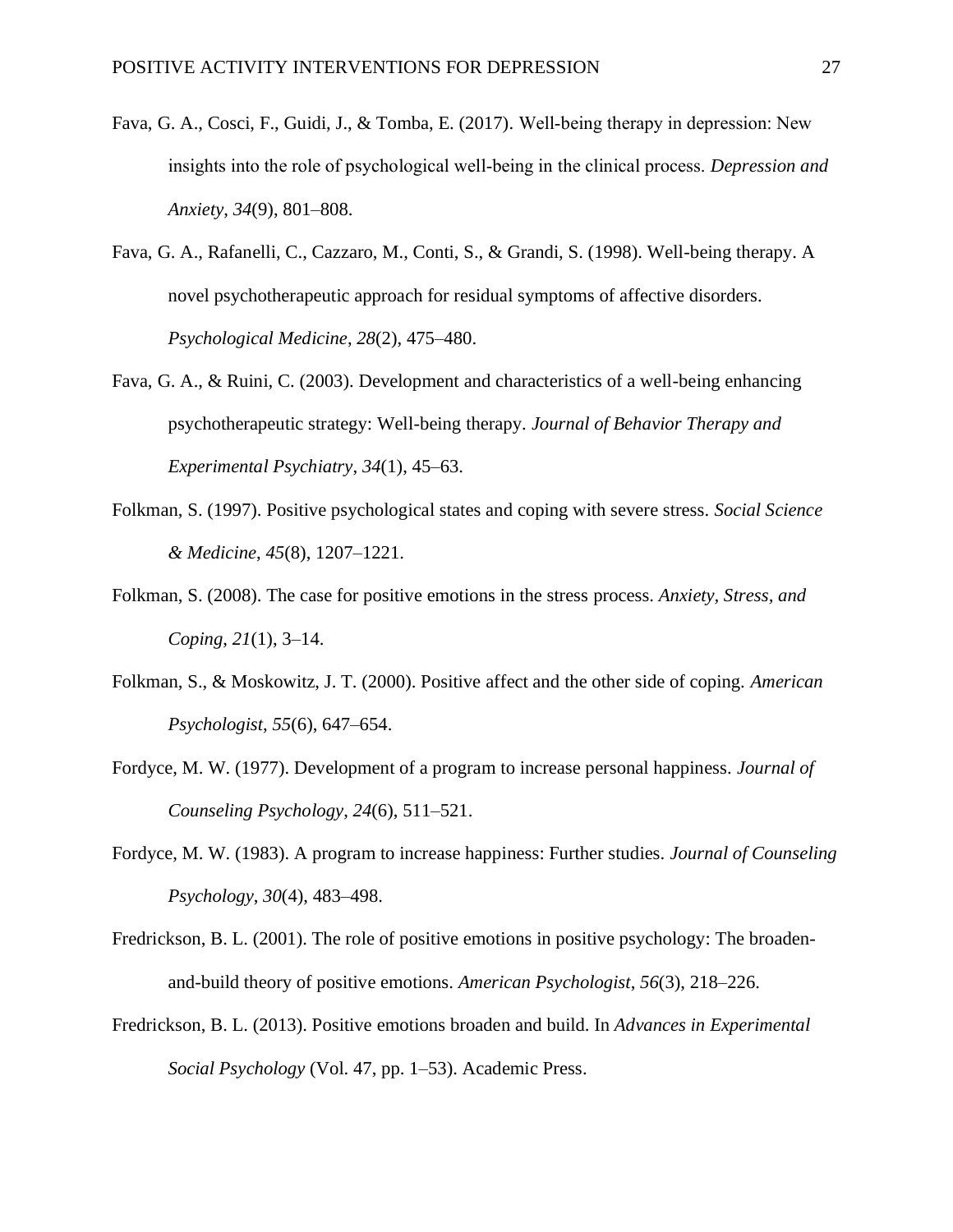- Fredrickson, B. L., Cohn, M. A., Coffey, K. A., Pek, J., & Finkel, S. M. (2008). Open hearts build lives: Positive emotions, induced through loving-kindness meditation, build consequential personal resources. *Journal of Personality and Social Psychology*, *95*(5), 1045–1062.
- Fredrickson, B. L., & Joiner, T. (2002). Positive emotions trigger upward spirals toward emotional well-being. *Psychological Science*, *13*(2), 172–175.
- Fredrickson, B. L., & Levenson, R. W. (1998). Positive emotions speed recovery from the cardiovascular sequelae of negative emotions. *Cognition & Emotion*, *12*(2), 191–220.
- Fritz, M. M., Armenta, C. N., Walsh, L. C., & Lyubomirsky, S. (2019). Gratitude facilitates healthy eating behavior in adolescents and young adults. *Journal of Experimental Social Psychology*, *81*, 4–14.
- Fritz, M. M., & Lyubomirsky, S. (in press). Whither happiness? When, how, and why might positive activities undermine well-being. In J. P. Forgas & R. F. Baumeister (Eds.), *The social psychology of living well*. New York: Psychology Press.
- Froh, J. J., Sefick, W. J., & Emmons, R. A. (2008). Counting blessings in early adolescents: An experimental study of gratitude and subjective well-being. *Journal of School Psychology*, *46*(2), 213–233.
- Global Burden of Disease 2015 Disease and Injury Incidence and Prevalence Collaborators (2016). Global, regional, and national incidence, prevalence, and years lived with disability for 310 diseases and injuries, 1990-2015: A systematic analysis for the Global Burden of Disease Study 2015. *Lancet (London, England)*, *388*(10053), 1545-1602.
- Geschwind, N., Peeters, F., Drukker, M., van Os, J., & Wichers, M. (2011). Mindfulness training increases momentary positive emotions and reward experience in adults vulnerable to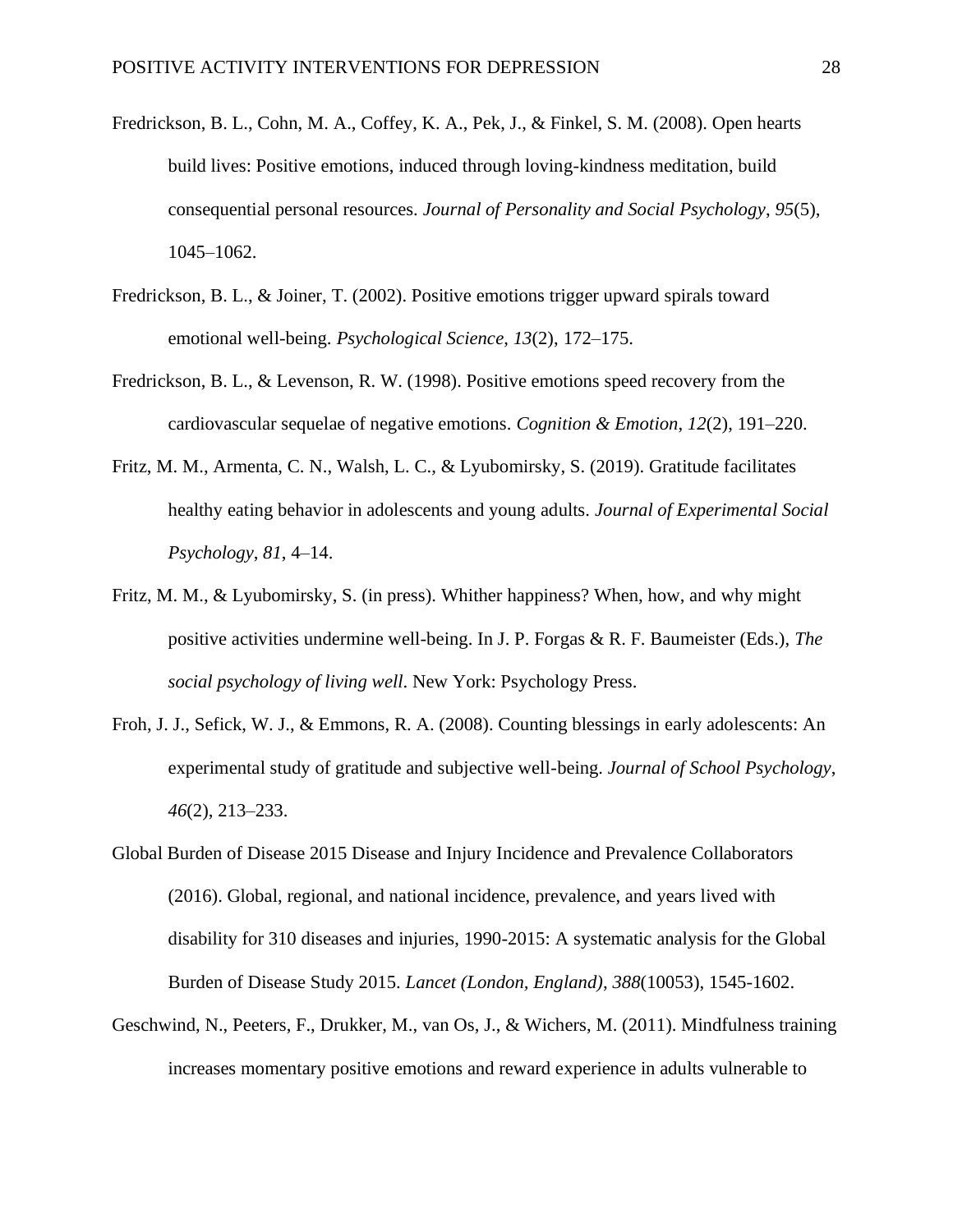depression: A randomized controlled trial. *Journal of Consulting and Clinical Psychology*, *79*(5), 618–628.

- Gloria, C. T., & Steinhardt, M. A. (2016). Relationships among positive emotions, coping, resilience and mental health: Positive emotions, resilience and health. *Stress and Health*, *32*(2), 145–156.
- Greenberg, P. E., Fournier, A.-A., Sisitsky, T., Pike, C. T., & Kessler, R. C. (2015). The economic burden of adults with major depressive disorder in the United States (2005 and 2010). *The Journal of Clinical Psychiatry*, *76*(2), 155–162.
- Grossman, P., Niemann, L., Schmidt, S., & Walach, H. (2004). Mindfulness-based stress reduction and health benefits: A meta-analysis. *Journal of Psychosomatic Research*, *57*(1), 35–43.
- Grossman, P., Tiefenthaler-Gilmer, U., Raysz, A., & Kesper, U. (2007). Mindfulness training as an intervention for fibromyalgia: Evidence of postintervention and 3-year follow-up benefits in well-being. *Psychotherapy and Psychosomatics*, *76*(4), 226–233.
- Hardeveld, F., Spijker, J., De Graaf, R., Nolen, W. A., & Beekman, A. T. F. (2010). Prevalence and predictors of recurrence of major depressive disorder in the adult population. *Acta Psychiatrica Scandinavica*, *122*(3), 184–191.
- Hendriks, T., Schotanus-Dijkstra, M., Hassankhan, A., de Jong, J., & Bohlmeijer, E. (2019). The efficacy of multi-component positive psychology interventions: A systematic review and meta-analysis of randomized controlled trials. *Journal of Happiness Studies*, 1–34.
- Kabat-Zinn, J. (2013). *Full catastrophe living, revised edition: how to cope with stress, pain and illness using mindfulness meditation*. Hachette UK.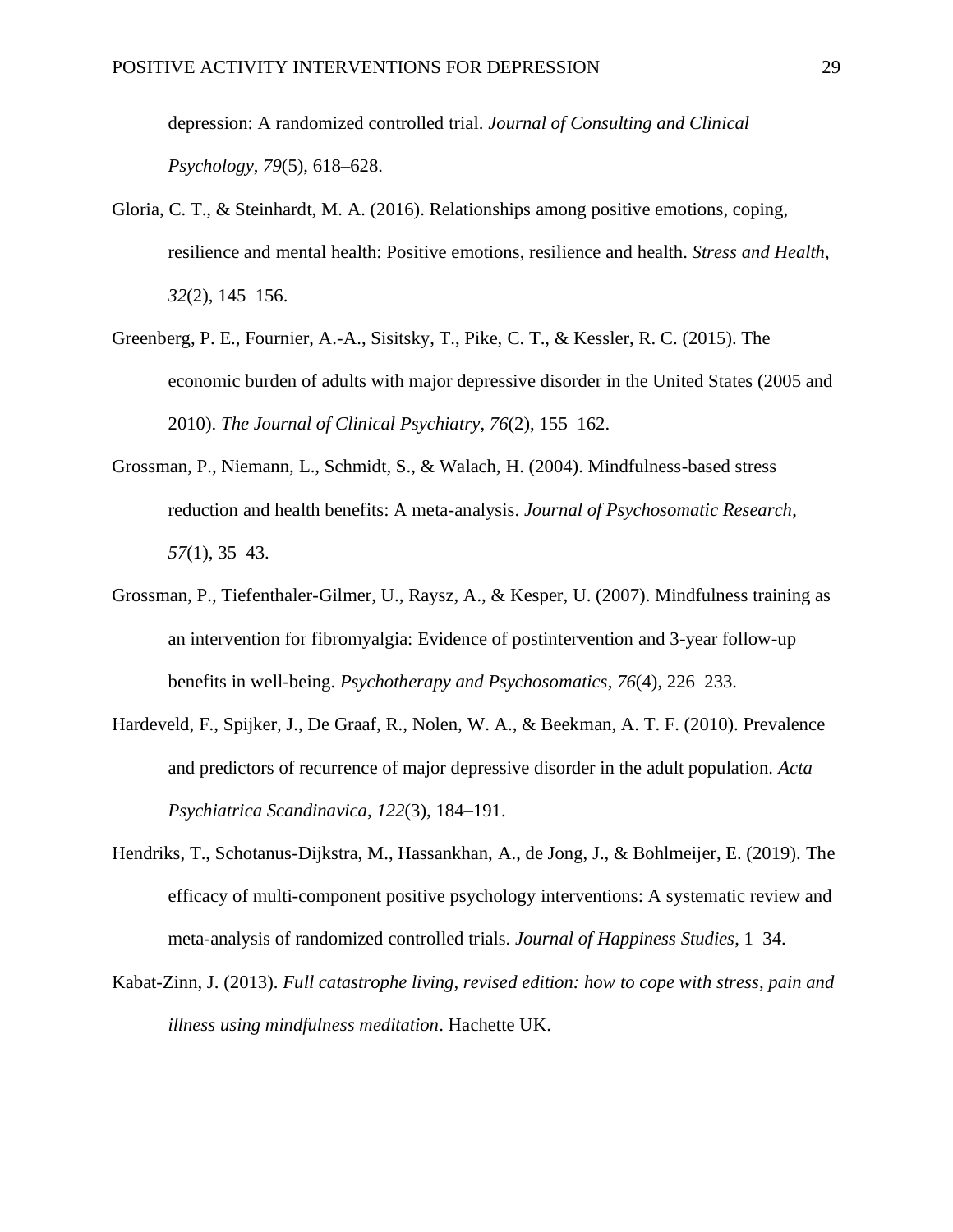- Kasch, K. L., Rottenberg, J., Arnow, B. A., & Gotlib, I. H. (2002). Behavioral activation and inhibition systems and the severity and course of depression. *Journal of Abnormal Psychology*, *111*(4), 589–597.
- Kessler, R. C., Sampson, N. A., Berglund, P., Gruber, M. J., Al-Hamzawi, A., Andrade, L., … De Girolamo, G. (2015). Anxious and non-anxious major depressive disorder in the World Health Organization World Mental Health Surveys. *Epidemiology and Psychiatric Sciences*, *24*(3), 210–226.
- King, L. A. (2001). The health benefits of writing about life goals. *Personality and Social Psychology Bulletin*, *27*(7), 798–807.
- Kirsch, I., Deacon, B. J., Huedo-Medina, T. B., Scoboria, A., Moore, T. J., & Johnson, B. T. (2008). Initial severity and antidepressant benefits: A meta-analysis of data submitted to the Food and Drug Administration. *PLoS Medicine*, *5*(2), e45.
- Layous, K., Chancellor, J., & Lyubomirsky, S. (2014). Positive activities as protective factors against mental health conditions. *Journal of Abnormal Psychology*, *123*(1), 3–12.
- Layous, K., Nelson, S., & Lyubomirsky, S. (2013). What is the optimal way to deliver a positive activity intervention? The case of writing about one's best possible selves. *Journal of Happiness Studies*, *14*(2), 635–654.
- Layous, K., Lee, H., Choi, I., & Lyubomirsky, S. (2013). Culture matters when designing a successful happiness-increasing activity: A comparison of the United States and South Korea. *Journal of Cross-Cultural Psychology*, *44*(8), 1294–1303.
- Layous, K., Nelson, S. K., Oberle, E., Schonert-Reichl, K. A., & Lyubomirsky, S. (2012). Kindness counts: Prompting prosocial behavior in preadolescents boosts peer acceptance and well-being. *PLoS ONE*, *7*(12), e51380.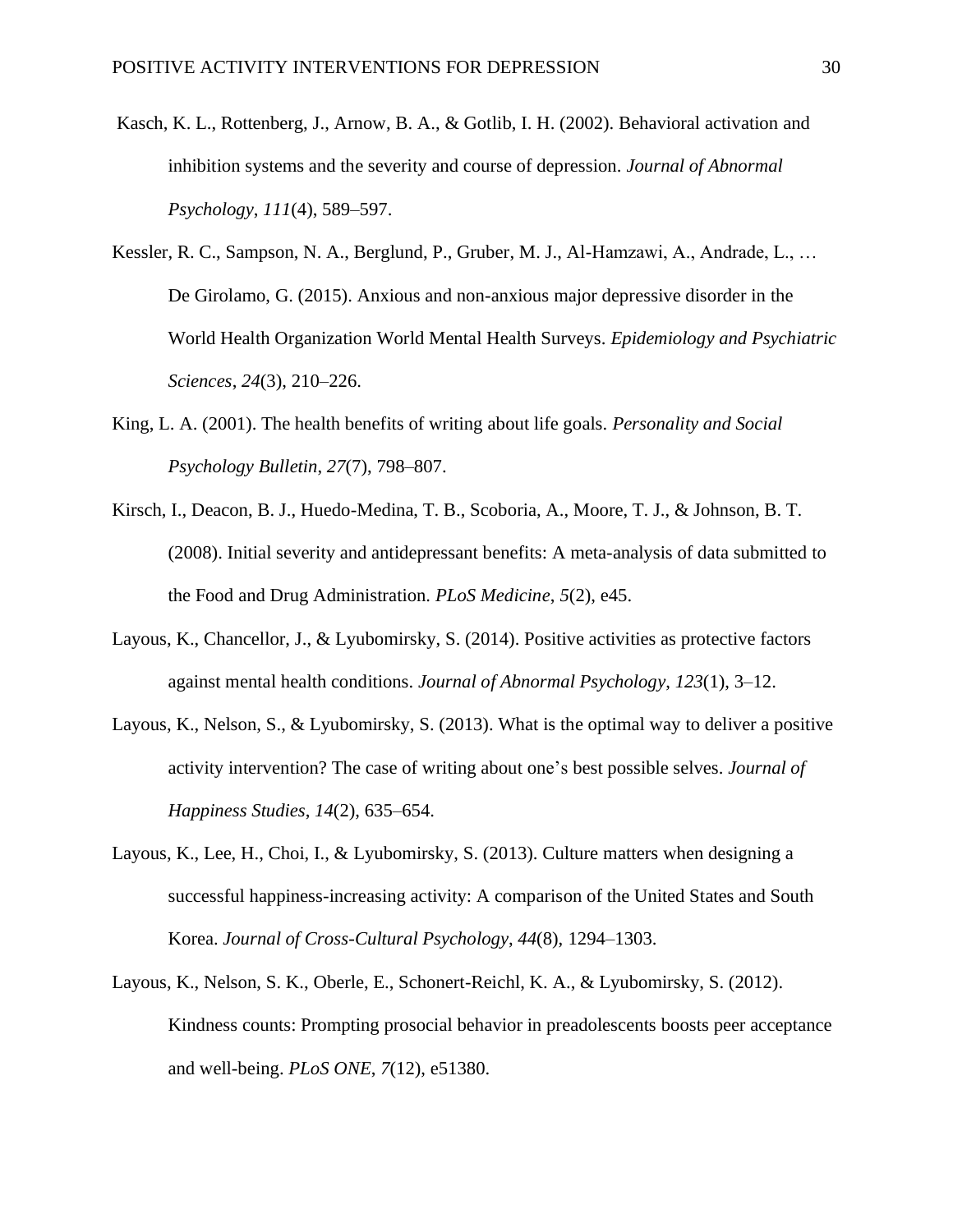- Lyubomirsky, S. (2005). Pursuing happiness: The architecture of sustainable change. *Review of General Psychology*, *9*(2), 111–131.
- Lyubomirsky, S. (2008). *The how of happiness: A scientific approach to getting the life you want*. New York: Penguin Press.
- Lyubomirsky, S., Dickerhoof, R., Boehm, J. K., & Sheldon, K. M. (2011). Becoming happier takes both a will and a proper way: An experimental longitudinal intervention to boost well-being. *Emotion*, *11*(2), 391–402.
- Lyubomirsky, S., King, L., & Diener, E. (2005). The benefits of frequent positive affect: Does happiness lead to success? *Psychological Bulletin*, *131*(6), 803–855.
- Lyubomirsky, S., & Layous, K. (2013). How do simple positive activities increase well-being? *Current Directions in Psychological Science*, *22*(1), 57–62.
- Malouff, J. M., & Schutte, N. S. (2017). Can psychological interventions increase optimism? A meta-analysis. *The Journal of Positive Psychology*, *12*(6), 594–604.
- Marcus, M., Yasamy, M. T., van Ommeren, M., Chisholm, D., & Saxena, S. (2012). *Depression: A global public health concern.* Retrieved from the World Health Organization Department of Mental Health and Substance Abuse website: https://www.who.int/mental\_health/management/depression/who\_paper\_depress ion\_wfmh\_2012.pdf
- Mohr, D. C., Ho, J., Duffecy, J., Baron, K. G., Lehman, K. A., Jin, L., & Reifler, D. (2010). Perceived barriers to psychological treatments and their relationship to depression. *Journal of Clinical Psychology*, *66*(4), 394–409.
- Moskowitz, J. T., Carrico, A. W., Duncan, L. G., Cohn, M. A., Cheung, E. O., Batchelder, A., … Folkman, S. (2017). Randomized controlled trial of a positive affect intervention for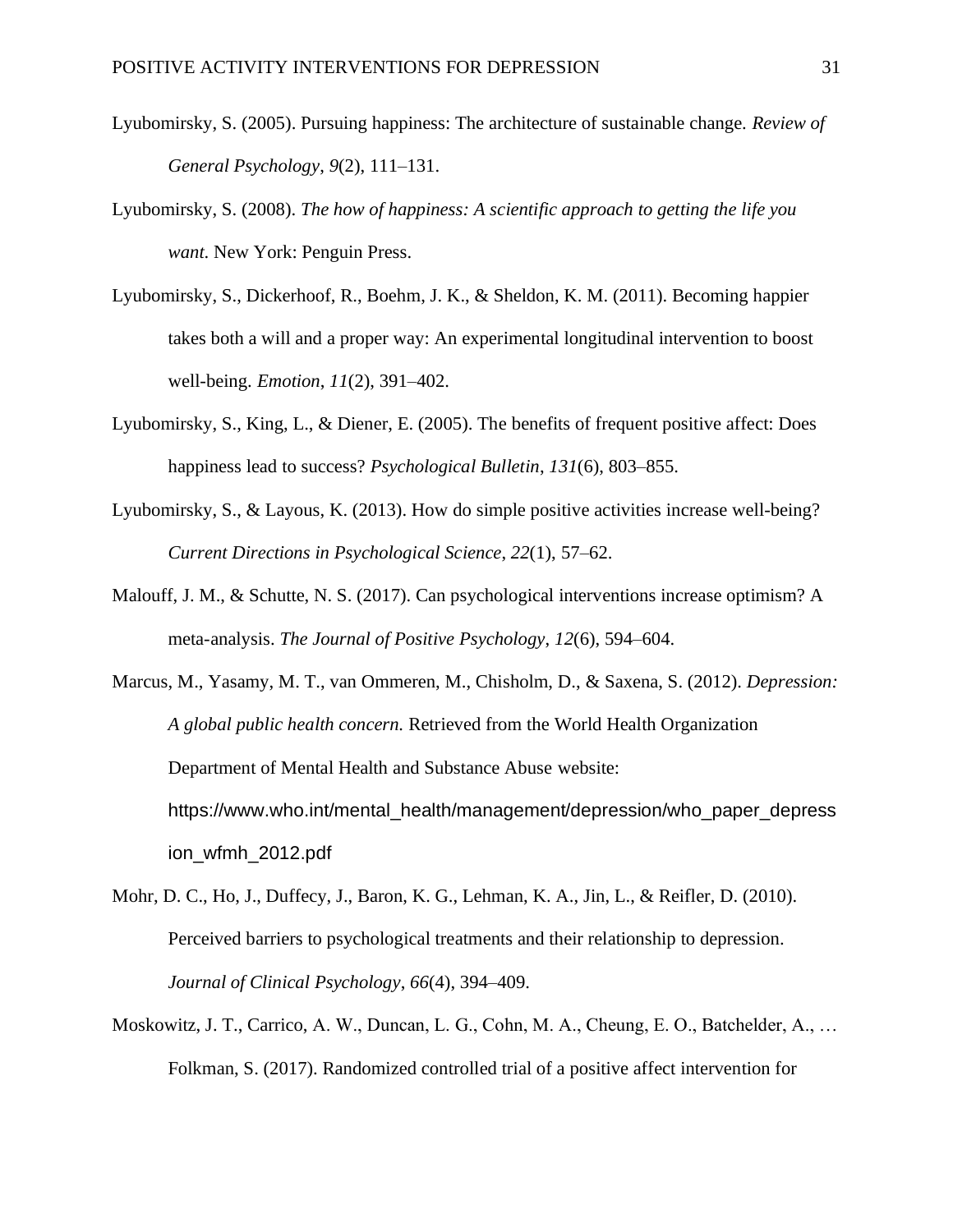people newly diagnosed with HIV. *Journal of Consulting and Clinical Psychology*, *85*(5), 409–423.

- Moskowitz, J. T., Hult, J. R., Duncan, L. G., Cohn, M. A., Maurer, S., Bussolari, C., & Acree, M. (2012). A positive affect intervention for people experiencing health-related stress: Development and non-randomized pilot test. *Journal of Health Psychology*, *17*(5), 676– 692.
- Mrazek, D. A., Hornberger, J. C., Altar, C. A., & Degtiar, I. (2014). A review of the clinical, economic, and societal burden of treatment-resistant depression: 1996–2013. *Psychiatric Services*, *65*(8), 977–987.
- National Survey on Drug Use and Health: Mental health findings. NSDUH Series H-47, HHS Publication No. (SMA) 13-4805.
- Neff, K. D., & Germer, C. K.,(2013). A pilot study and randomized controlled trial of the mindful self-compassion program. *Journal of Clinical Psychology*, *69*(1), 28–44.
- Nelson, S. K., Della Porta, M. D., Jacobs Bao, K., Lee, H. C., Choi, I., & Lyubomirsky, S. (2015). 'It's up to you': Experimentally manipulated autonomy support for prosocial behavior improves well-being in two cultures over six weeks. *The Journal of Positive Psychology*, *10*(5), 463–476.
- Nelson, S. K., Fuller, J. A., Choi, I., & Lyubomirsky, S. (2014). Beyond self-protection: Selfaffirmation benefits hedonic and eudaimonic well-being. *Personality and Social Psychology Bulletin*, *40*(8), 998–1011.
- Nelson, S. K., Layous, K., Cole, S. W., & Lyubomirsky, S. (2016). Do unto others or treat yourself? The effects of prosocial and self-focused behavior on psychological flourishing. *Emotion*, *16*(6), 850–861.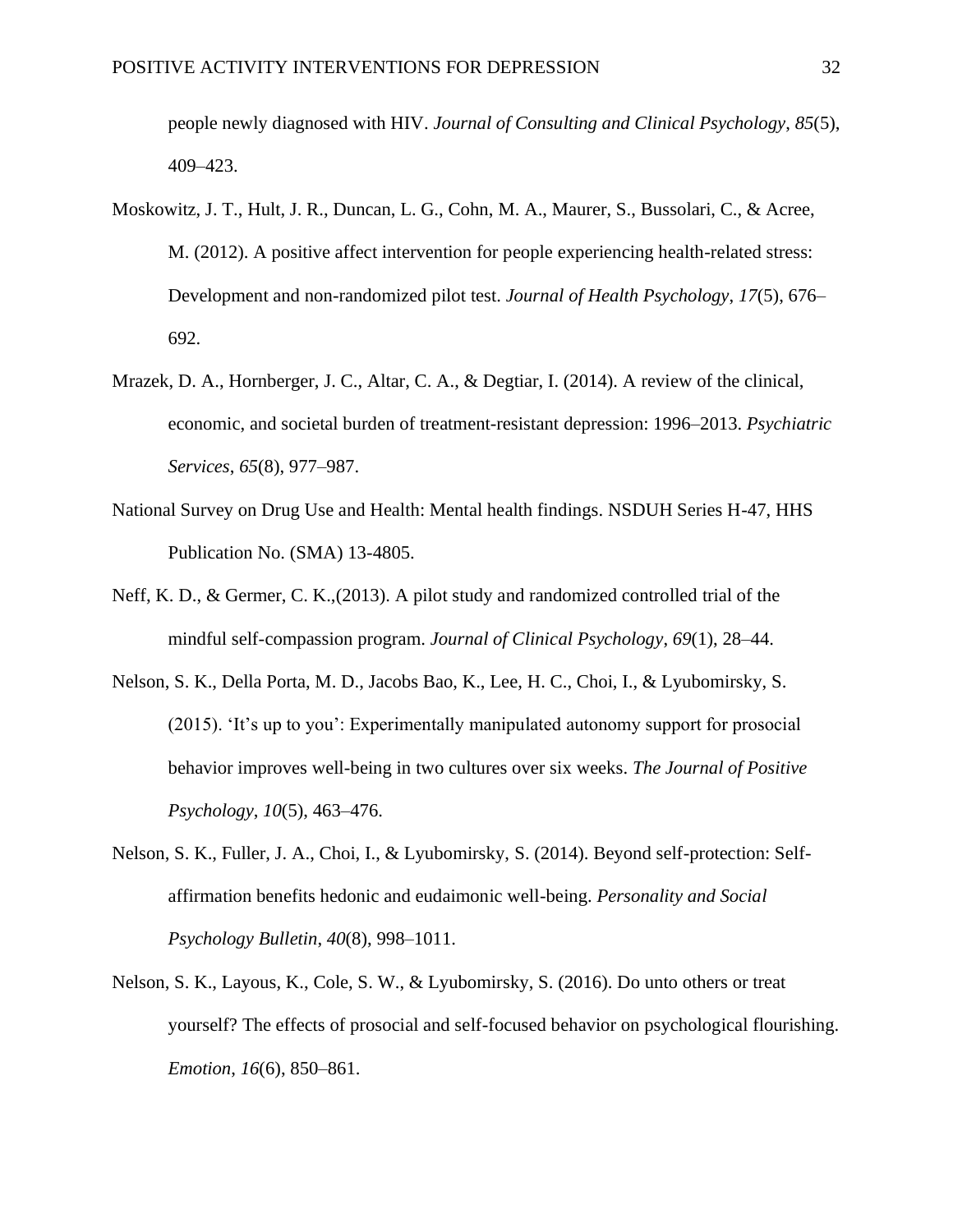- Nelson-Coffey, S. K., Fritz, M. M., Lyubomirsky, S., & Cole, S. W. (2017). Kindness in the blood: A randomized controlled trial of the gene regulatory impact of prosocial behavior. *Psychoneuroendocrinology*, *81*, 8–13.
- Nolen-Hoeksema, S., & Watkins, E. R. (2011). A heuristic for developing transdiagnostic models of psychopathology: Explaining multifinality and divergent trajectories. *Perspectives on Psychological Science*, *6*(6), 589–609.
- Olfson, M., Blanco, C., & Marcus, S. C. (2016). Treatment of adult depression in the United States. *JAMA Internal Medicine*, *176*(10), 1482–1491.
- Otake, K., Shimai, S., Tanaka-Matsumi, J., Otsui, K., & Fredrickson, B. L. (2006). Happy people become happier through kindness: A counting kindness intervention. *Journal of Happiness Studies*, *7*(3), 361–375.
- Parks, A. C., Della Porta, M. D., Pierce, R. S., Zilca, R., & Lyubomirsky, S. (2012). Pursuing happiness in everyday life: The characteristics and behaviors of online happiness seekers. *Emotion*, *12*(6), 1222–1234.
- Peters, M. L., Flink, I. K., Boersma, K., & Linton, S. J. (2010). Manipulating optimism: Can imagining a best possible self be used to increase positive future expectancies? *The Journal of Positive Psychology*, *5*(3), 204–211.
- Pressman, S. D., Kraft, T. L., & Cross, M. P. (2015). It's good to do good and receive good: The impact of a 'pay it forward' style kindness intervention on giver and receiver well-being. *The Journal of Positive Psychology*, *10*(4), 293–302.
- Proudfoot, J., Goldberg, D., Mann, A., Everitt, B., Marks, I., & Gray, J. A. (2003). Computerized, interactive, multimedia cognitive-behavioural program for anxiety and depression in general practice. *Psychological Medicine, 33*, 217-227.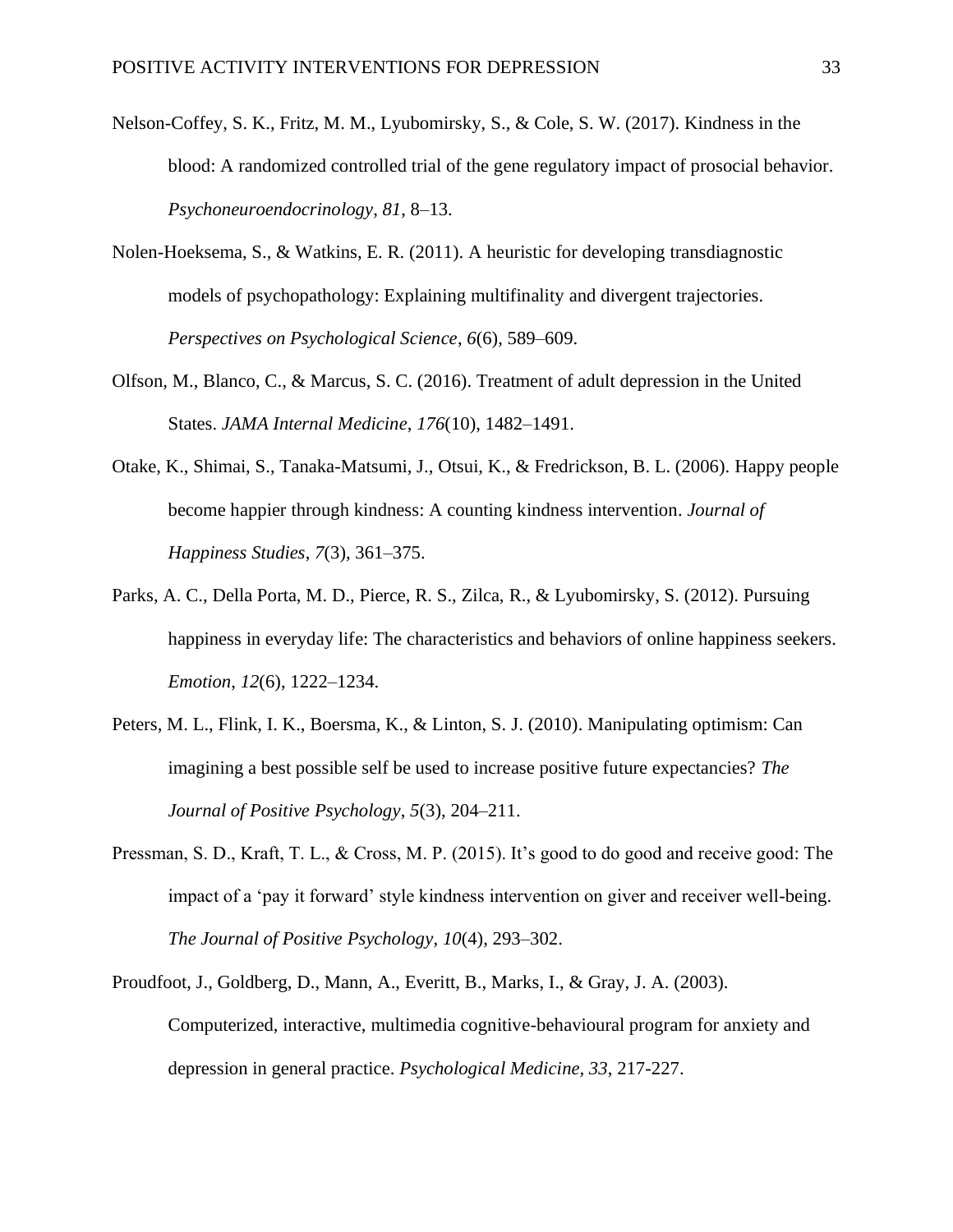- Richards, D., & Richardson, T. (2012). Computer-based psychological treatments for depression: A systematic review and meta-analysis. *Clinical Psychology Review*, *32*(4), 329–342.
- Ruwaard, J., Schrieken, B., Schrijver, M., Broeksteeg, J., Dekker, J., Vermeulen, H., & Lange, A. (2009). Standardized web-based cognitive behavioural therapy of mild to moderate depression: A randomized controlled trial with a long-term follow-up. *Cognitive Behaviour Therapy*, *38*(4), 206–221.
- Ryan, R. M., & Deci, E. L. (2001). On happiness and human potentials: A review of research on hedonic and eudaimonic well-being. *Annual Review of Psychology*, *52*(1), 141–166.
- Ryff, C. D. (1989). Happiness is everything, or is it? Explorations on the meaning of psychological well-being. *Journal of Personality and Social Psychology*, *57*(6), 1069– 1081.
- Schueller, S. M. (2010). Preferences for positive psychology exercises. *The Journal of Positive Psychology*, *5*(3), 192–203.
- Schueller, S. M., Muñoz, R. F., & Mohr, D. C. (2013). Realizing the potential of behavioral intervention technologies. *Current Directions in Psychological Science, 22,* 478-483.
- Seligman, M. E. P., Steen, T. A., Park, N., & Peterson, C. (2005). Positive psychology progress: Empirical validation of interventions. *The American Psychologist*, *60*(5), 410–421.

Seligman, M. E. P. (2006). Positive psychotherapy. *The American Psychologist*, *61*(8), 774–788.

Sheldon, K. M. (2006). How to increase and sustain positive emotion: The effects of expressing gratitude and visualizing best possible selves. *The Journal of Positive Psychology*, *1*(2), 73–82.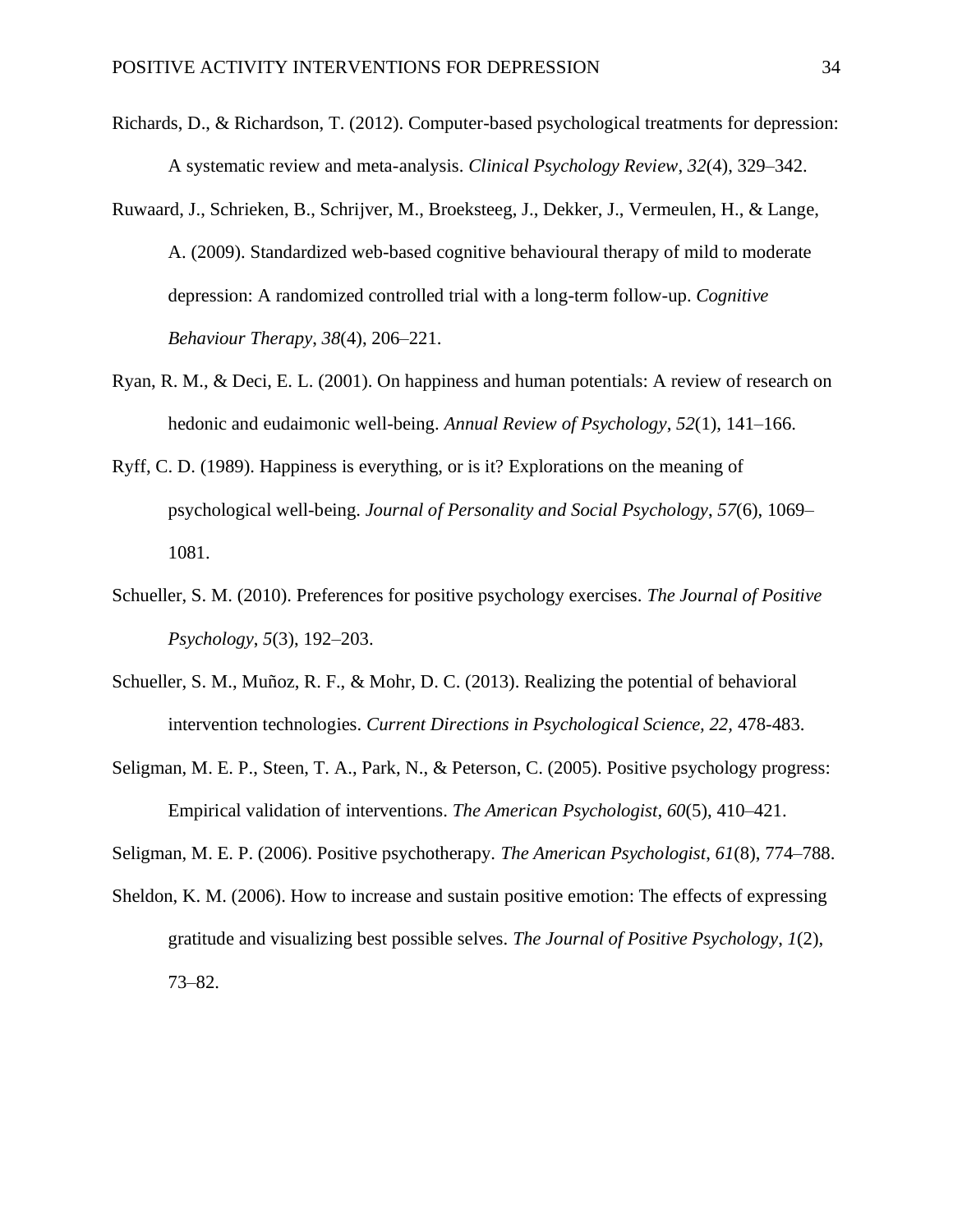- Sheldon, K. M., Boehm, J., & Lyubomirsky, S. (2013). Variety is the spice of happiness: The hedonic adaptation prevention model. In I. Boniwell & S. David (Eds.), *Oxford handbook of happiness* (pp. 901-914). Oxford: Oxford University Press.
- Shim, R. S., Baltrus, P., Ye, J., & Rust, G. (2011). Prevalence, treatment, and control of depressive symptoms in the United States: Results from the National Health and Nutrition Examination Survey (NHANES), 2005–2008. *J Am Board Fam Med*, *24*(1), 33- 38.
- Shin, L. J., & Lyubomirsky, S. (2017). Recalling kind acts for close others vs. strangers in Hong Kong Chinese and European Americans. Paper presented at the Annual Meeting of the Society for Personality and Social Psychology, San Antonio, TX.
- Sin, N. L., Graham-Engeland, J. E., Ong, A., D., & Almeida, D. M. (2015). Affective reactivity to daily stressors is associated with elevated inflammation. *Health Psychology, 34*(12), 1154-1165.
- Sin, N. L., & Lyubomirsky, S. (2009). Enhancing well‐being and alleviating depressive symptoms with positive psychology interventions: A practice-friendly meta-analysis. *Journal of Clinical Psychology*, *65*(5), 467–487.
- Snyder, C. R., Harris, C., Anderson, J. R., Holleran, S. A., Irving, L. M., Sigmon, S. T., *et al*. (1991). The will and the ways: Development and validation of an individual-differences measure of hope. *Journal of Personality and Social Psychology*, *60*(4), 570–585.
- Substance Abuse and Mental Health Services Administration. (2018). Key substance use and mental health indicators in the United States: Results from the 2017 National Survey on Drug Use and Health (HHS Publication No. SMA 18-5068, NSDUH Series H-53). Rockville, MD: Center for Behavioral Health Statistics and Quality, Substance Abuse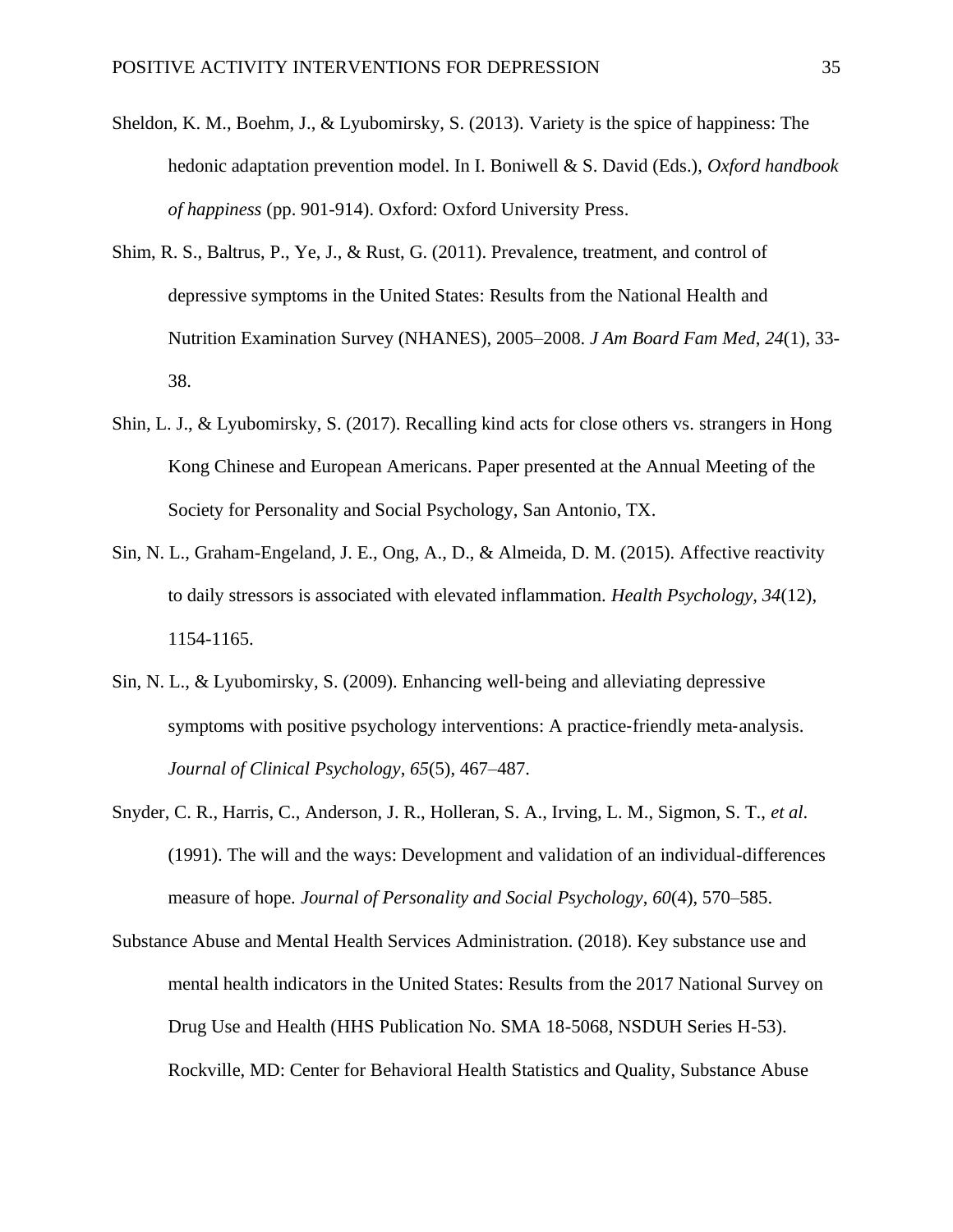and Mental Health Services Administration. Retrieved from https://www. samhsa.gov/data/

- Surawy, C., Roberts, J., & Silver, A. (2005). The effect of mindfulness training on mood and measures of fatigue, activity, and quality of life in patients with chronic fatigue syndrome on a hospital waiting list: A series of exploratory studies. *Behavioural and Cognitive Psychotherapy*, *33*(1), 103–109.
- Taylor, C. T., Lyubomirsky, S., & Stein, M. B. (2017). Upregulating the positive affect system in anxiety and depression: Outcomes of a positive activity intervention. *Depression and Anxiety*, *34*(3), 267–280.
- Tugade, M. M., & Fredrickson, B. L. (2004). Resilient individuals use positive emotions to bounce back from negative emotional experiences. *Journal of Personality and Social Psychology*, *86*(2), 320–333.
- Van Ballegooijen, W., Cuijpers, P., Van Straten, A., Karyotaki, E., Andersson, G., Smit, J. H., & Riper, H. (2014). Adherence to Internet-based and face-to-face cognitive behavioural therapy for depression: A meta-analysis. *PloS One*, *9*(7), e100674.
- Vos, T., Allen, C., Arora, M., Barber, R. M., Bhutta, Z. A., Brown, A., … Chen, A. Z. (2016). Global, regional, and national incidence, prevalence, and years lived with disability for 310 diseases and injuries, 1990–2015: A systematic analysis for the Global Burden of Disease Study 2015. *The Lancet*, *388*(10053), 1545–1602.
- Wade, N. G., Hoyt, W. T., Kidwell, J. E. M., & Worthington, E. L. J. (2014). Efficacy of psychotherapeutic interventions to promote forgiveness: A meta-analysis. *Journal of Consulting and Clinical Psychology*, *82*(1), 154–170.